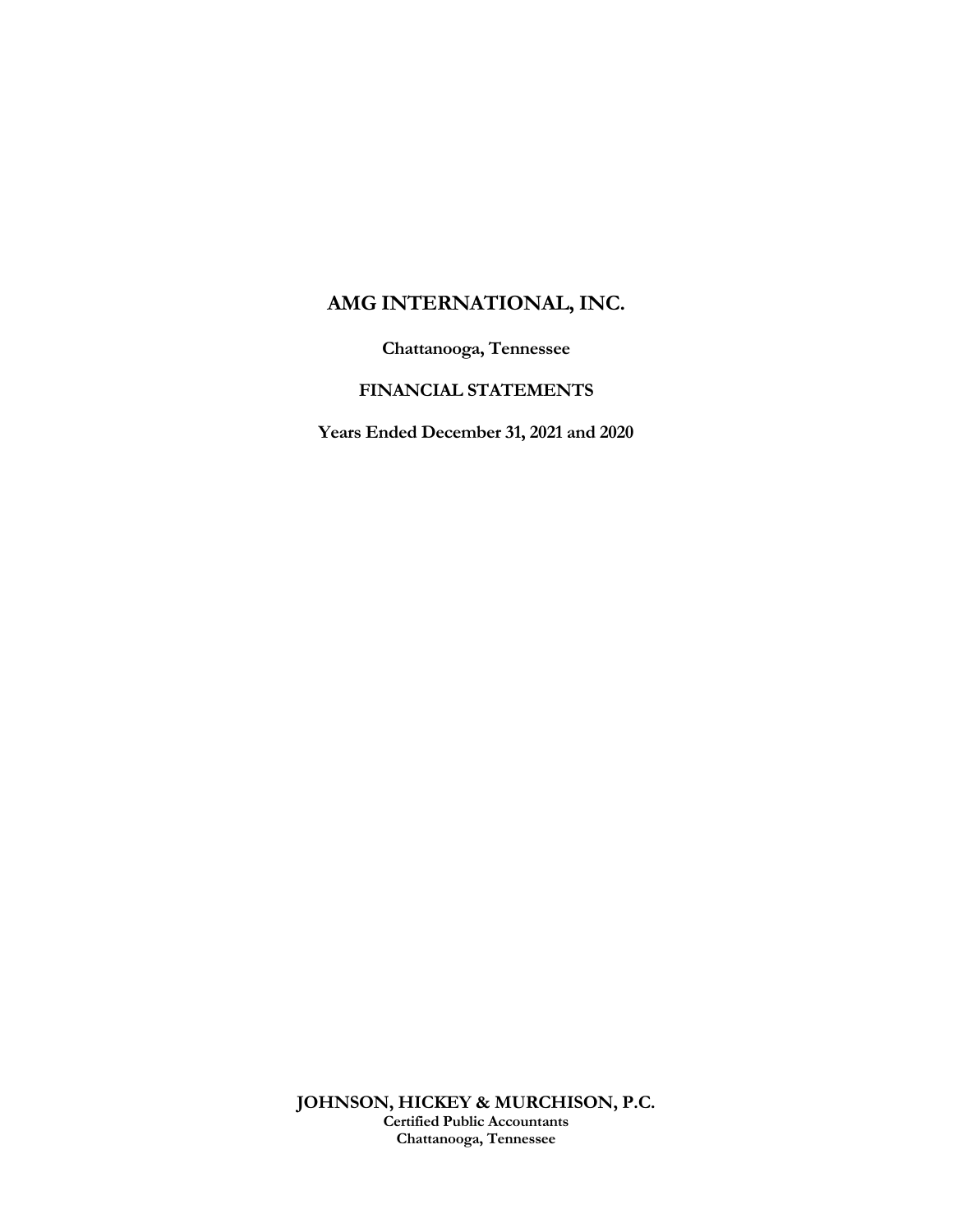## **TABLE OF CONTENTS**

|                                     | $P$ age   |
|-------------------------------------|-----------|
| <b>INDEPENDENT AUDITORS' REPORT</b> | $2 - 3$   |
| <b>FINANCIAL STATEMENTS</b>         |           |
| Statement of financial position     | $4 - 5$   |
| Statement of activities             | 6         |
| Statement of functional expenses    | $7 - 8$   |
| Statement of cash flows             | 9         |
| Notes to financial statements       | $10 - 24$ |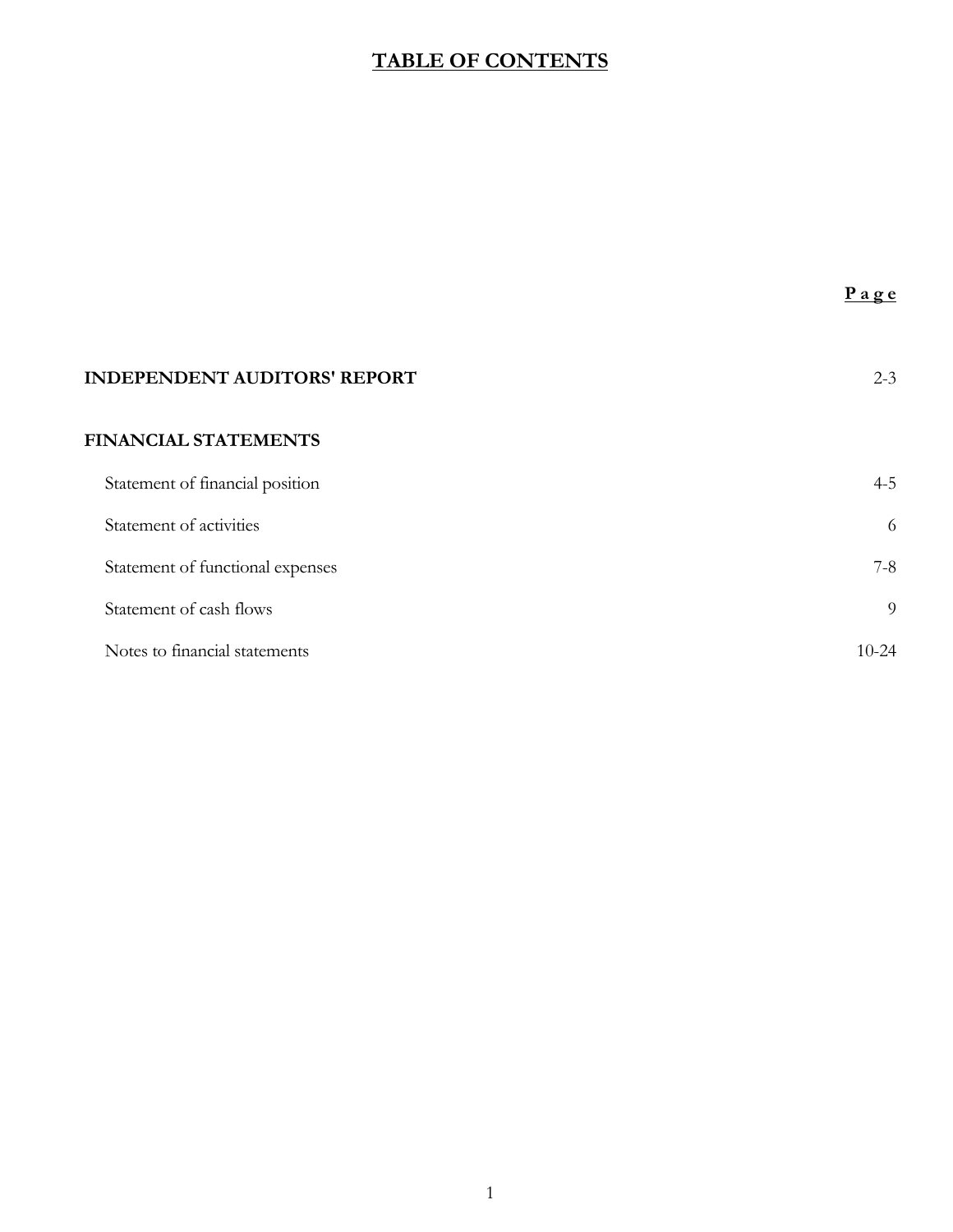

### **INDEPENDENT AUDITORS' REPORT**

### **To the Board of Directors of AMG International, Inc.**

### **Qualified Opinion**

We have audited the accompanying financial statements of AMG International, Inc. (a nonprofit organization) which comprise the statement of financial position as of December 31, 2021, and the related statements of activities, functional expenses, and cash flows for the year then ended, and the related notes to the financial statements.

In our opinion, except for the possible effects of the matter described in the Basis for Qualified Opinion section of our report, the financial statements referred to above present fairly, in all material respects, the financial position of AMG International, Inc. as of December 31, 2021, and the changes in its net assets and its cash flows for the year then ended in accordance with accounting principles generally accepted in the United States of America.

### **Basis for Qualified Opinion**

As more fully discussed in Note 1 to the financial statements, the Organization has elected not to consolidate the financial statements of its wholly owned subsidiary, AMG Publishers, Inc. and majority-owned subsidiary, St. Luke's Hospital. Accounting principles generally accepted in the United States of America require that all majorityowned subsidiaries be accounted for as consolidated subsidiaries.

We conducted our audit in accordance with auditing standards generally accepted in the United States of America. Our responsibilities under those standards are further described in the Auditor's Responsibilities for the Audit of the Financial Statements section of our report. We are required to be independent of AMG International, Inc. and to meet our other ethical responsibilities in accordance with the relevant ethical requirements relating to our audit. We believe that the audit evidence we have obtained is sufficient and appropriate to provide a basis for our qualified audit opinion.

### **Responsibility of Management for the Financial Statements**

Management is responsible for the preparation and fair presentation of the financial statements in accordance with accounting principles generally accepted in the United States of America, and for the design, implementation, and maintenance of internal control relevant to the preparation and fair presentation of financial statements that are free from material misstatement, whether due to fraud or error.

| . | 2215 Olan Mills Drive   jhmcpa.com $\ \bar{x}\ $ 423 756 0052 t |  |                    |  |
|---|-----------------------------------------------------------------|--|--------------------|--|
|   | Chattanooga, Tennessee                                          |  | $423, 267, 5945$ f |  |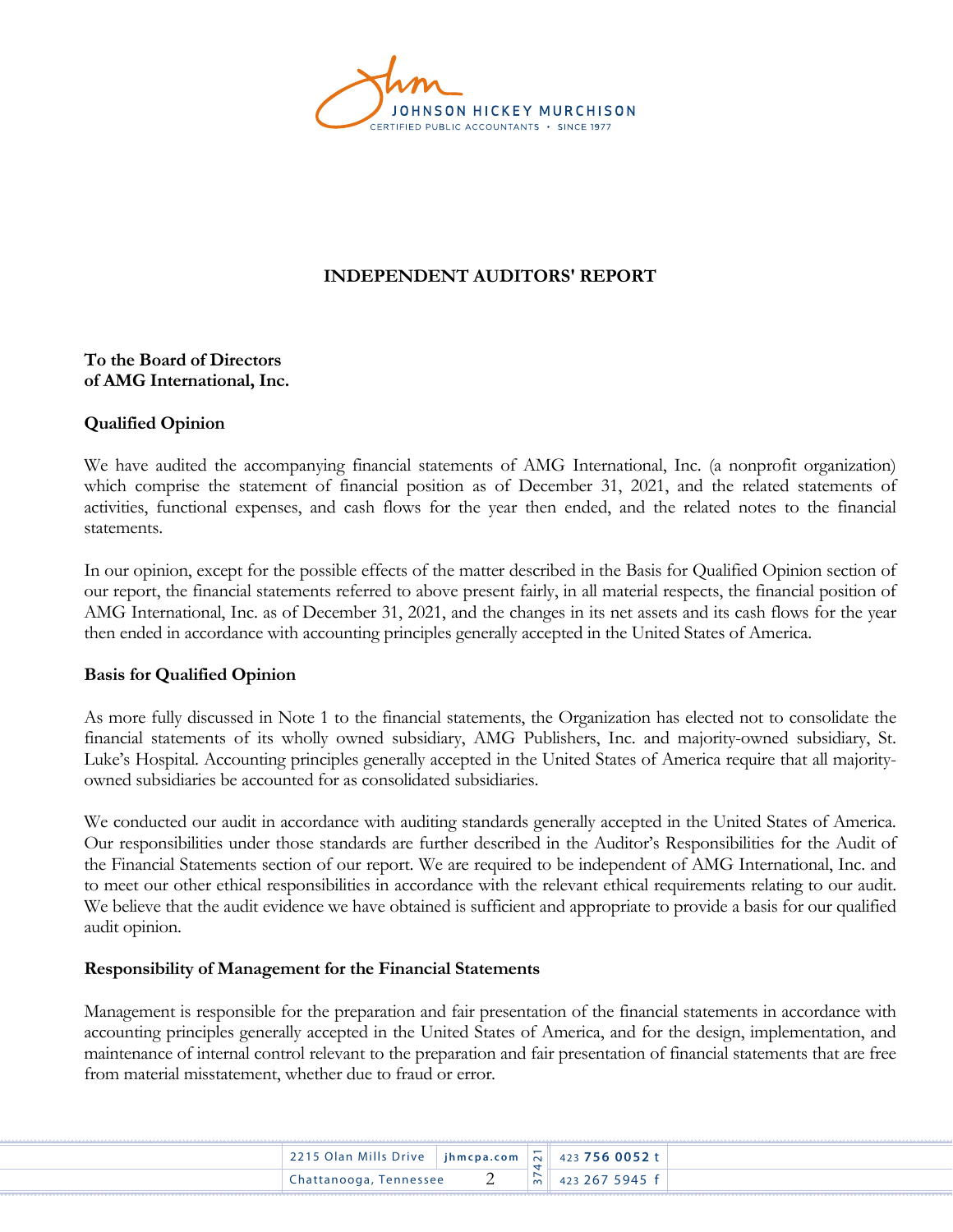In preparing the financial statements, management is required to evaluate whether there are conditions or events, considered in the aggregate, that raise substantial doubt about AMG International Inc.'s ability to continue as a going concern within one year after the date that the financial statements are available to be issued.

### **Auditors' Responsibilities for the Audit of the Financial Statements**

Our objectives are to obtain reasonable assurance about whether the financial statements as a whole are free from material misstatement, whether due to fraud or error, and to issue an auditor's report that includes our opinion. Reasonable assurance is a high level of assurance but is not absolute assurance and therefore is not a guarantee that an audit conducted in accordance with generally accepted auditing standards will always detect a material misstatement when it exists. The risk of not detecting a material misstatement resulting from fraud is higher than for one resulting from error, as fraud may involve collusion, forgery, intentional omissions, misrepresentations, or the override of internal control. Misstatements, including omissions, are considered material if there is a substantial likelihood that, individually or in the aggregate, they would influence the judgment made by a reasonable user based on the financial statements.

In performing an audit in accordance with generally accepted auditing standards, we:

- Exercise professional judgment and maintain professional skepticism throughout the audit.
- Identify and assess the risks of material misstatement of the financial statements, whether due to fraud or error, and design and perform audit procedures responsive to those risks. Such procedures include examining, on a test basis, evidence regarding the amounts and disclosures in the financial statements.
- Obtain an understanding of internal control relevant to the audit in order to design audit procedures that are appropriate in the circumstances, but not for the purpose of expressing an opinion on the effectiveness of the AMG International Inc.'s internal control. Accordingly, no such opinion is expressed.
- Evaluate the appropriateness of accounting policies used and the reasonableness of significant accounting estimates made by management, as well as evaluate the overall presentation of the financial statements.
- Conclude whether, in our judgment, there are conditions or events, considered in the aggregate, that raise substantial doubt about the Organization's ability to continue as a going concern for a reasonable period of time.

We are required to communicate with those charged with governance regarding, among other matters, the planned scope and timing of the audit, significant audit findings, and certain internal control related matters that we identified during the audit.

### **Report on Summarized Comparative Information**

We have previously audited AMG International, Inc.'s 2020 financial statements, and we expressed a qualified audit opinion on those audited financial statements in our report dated February 8, 2021 because of the departure from generally accepted accounting principles described in the Basis for Qualified Opinion section of our report. In our opinion, the summarized comparative information presented herein as of and for the year ended December 31, 2020, is consistent, in all material respects, with the audited financial statements from which it was derived.

Godnoon, Nickey & Meucham, P.C.

Chattanooga,Tennessee February 11, 2022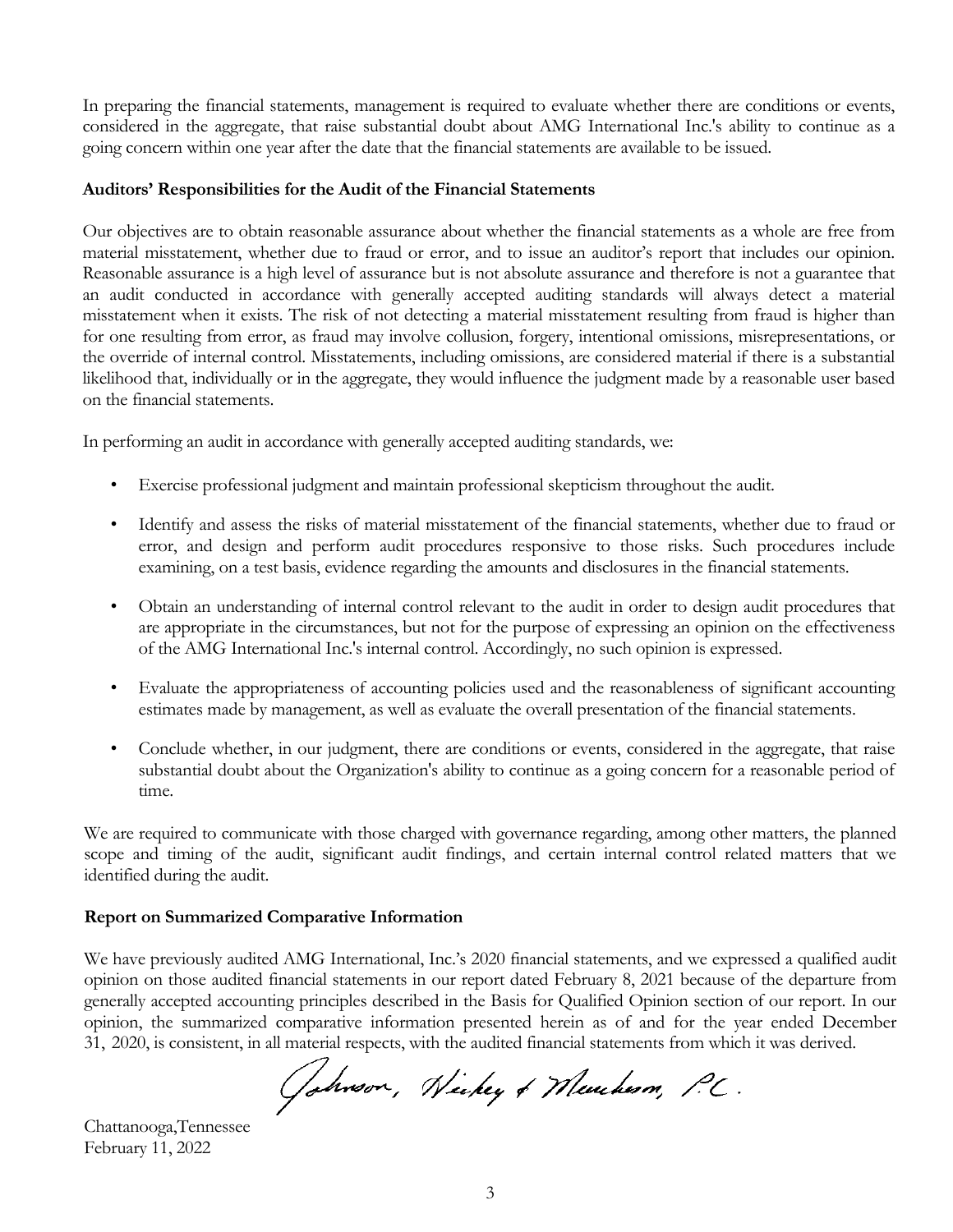## **AMG INTERNATIONAL, INC. STATEMENT OF FINANCIAL POSITION DECEMBER 31, 2021 AND 2020**

### **ASSETS**

| Non-<br><b>Trust</b><br>\$<br>33,800<br>1,948,124<br>1,981,924 | Expendable Endowment<br>Fund<br>\$<br>3,343,547<br>3,343,547 | Total<br>3,206,085<br>S<br>70,075<br>7,346,291<br>10,622,451 | Total<br>1,468,167<br>\$<br>109,316<br>6,567,683<br>8,145,166 |
|----------------------------------------------------------------|--------------------------------------------------------------|--------------------------------------------------------------|---------------------------------------------------------------|
|                                                                |                                                              |                                                              |                                                               |
|                                                                |                                                              |                                                              |                                                               |
|                                                                |                                                              |                                                              |                                                               |
|                                                                |                                                              |                                                              |                                                               |
|                                                                |                                                              |                                                              |                                                               |
|                                                                |                                                              |                                                              |                                                               |
|                                                                |                                                              |                                                              |                                                               |
|                                                                |                                                              | 453,058                                                      | 464,643                                                       |
|                                                                |                                                              |                                                              |                                                               |
|                                                                |                                                              | 2,848,993                                                    | 2,848,993                                                     |
|                                                                |                                                              | 100,000                                                      | 100,000                                                       |
|                                                                |                                                              | 1,511,089                                                    | 1,511,089                                                     |
|                                                                |                                                              | 1,738,646                                                    | 1,738,646                                                     |
|                                                                |                                                              |                                                              | 76,693                                                        |
|                                                                |                                                              | 202,667                                                      | 231,619                                                       |
|                                                                |                                                              |                                                              | 25,684                                                        |
|                                                                |                                                              | 78,680                                                       | 78,680                                                        |
|                                                                |                                                              | 6,480,075                                                    | 6,611,404                                                     |
|                                                                |                                                              |                                                              |                                                               |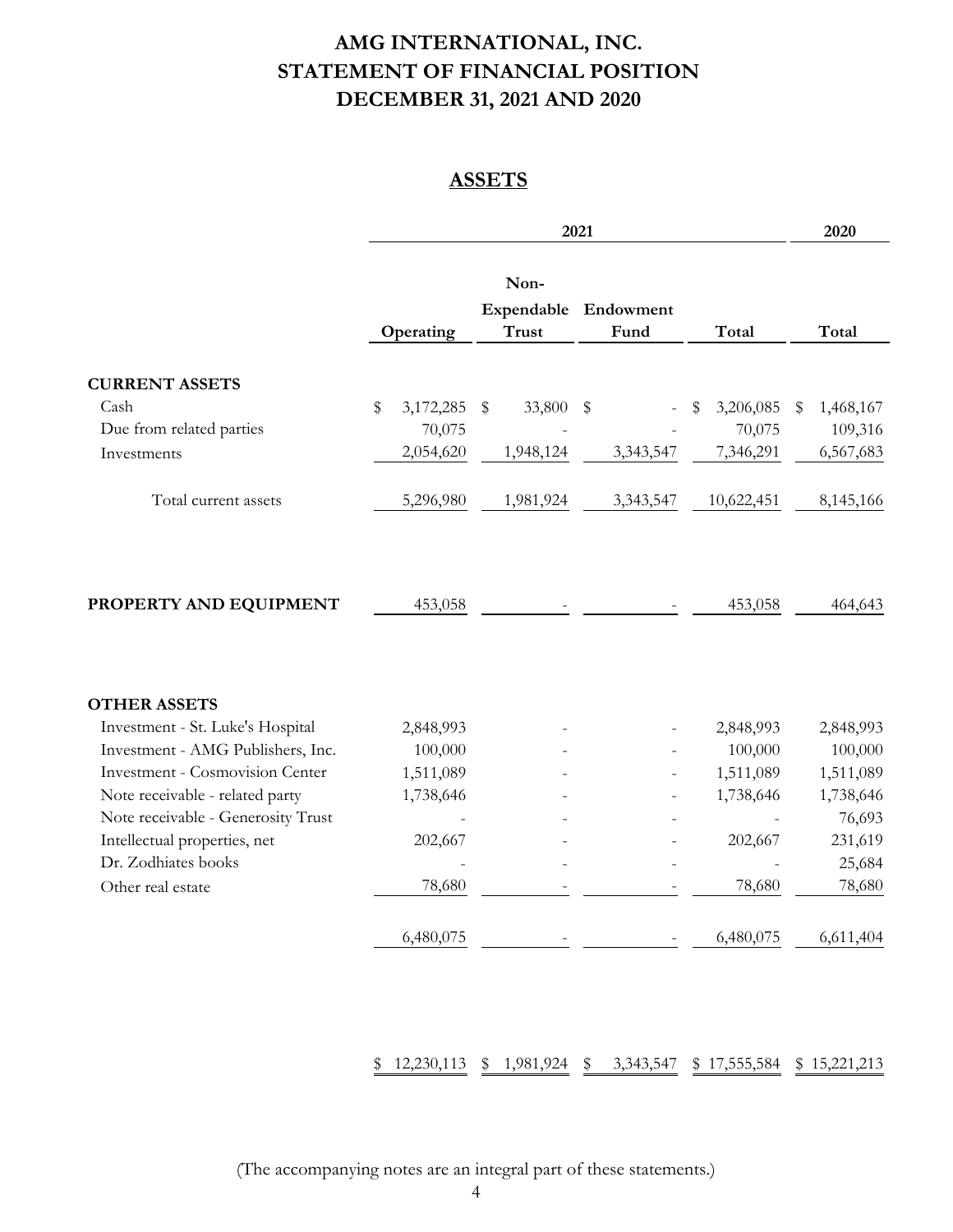## **LIABILITIES AND NET ASSETS**

|                                                                                                                      | 2021             |                                    |                              |                          |                                    |  |  |  |  |
|----------------------------------------------------------------------------------------------------------------------|------------------|------------------------------------|------------------------------|--------------------------|------------------------------------|--|--|--|--|
|                                                                                                                      | Operating        | Non-<br><b>Trust</b>               | Expendable Endowment<br>Fund | Total                    | Total                              |  |  |  |  |
| <b>CURRENT LIABILITIES</b>                                                                                           |                  |                                    |                              |                          |                                    |  |  |  |  |
| Current maturities of note payable<br>Accounts payable and accrued expenses<br>Revocable gifts and annuity contracts | \$<br>491,276    | $\sqrt[6]{\frac{1}{2}}$<br>550,819 | \$                           | \$<br>491,276<br>550,819 | 76,693<br>\$<br>508,491<br>519,943 |  |  |  |  |
| Total current liabilities                                                                                            | 491,276          | 550,819                            |                              | 1,042,095                | 1,105,127                          |  |  |  |  |
| <b>LONG-TERM LIABILITIES</b>                                                                                         |                  |                                    |                              |                          |                                    |  |  |  |  |
| Note payable - other<br>Paycheck Protection Program loan                                                             | 138,065          |                                    |                              | 138,065                  | 138,065<br>277,470                 |  |  |  |  |
|                                                                                                                      | 138,065          |                                    |                              | 138,065                  | 415,535                            |  |  |  |  |
| <b>NET ASSETS</b>                                                                                                    |                  |                                    |                              |                          |                                    |  |  |  |  |
| Without donor restrictions<br>Undesignated<br>Board designated                                                       | 10,643,850       | 1,431,105                          | 1,115,462                    | 10,643,850<br>2,546,567  | 8,322,760<br>2,271,043             |  |  |  |  |
|                                                                                                                      | 10,643,850       | 1,431,105                          | 1,115,462                    | 13,190,417               | 10,593,803                         |  |  |  |  |
| With donor restrictions                                                                                              | 956,922          |                                    | 2,228,085                    | 3,185,007                | 3,106,748                          |  |  |  |  |
|                                                                                                                      | 11,600,772       | 1,431,105                          | 3,343,547                    | 16,375,424               | 13,700,551                         |  |  |  |  |
|                                                                                                                      | 12,230,113<br>\$ | 1,981,924<br>\$                    | 3,343,547<br>Ş               | \$17,555,584             | \$15,221,213                       |  |  |  |  |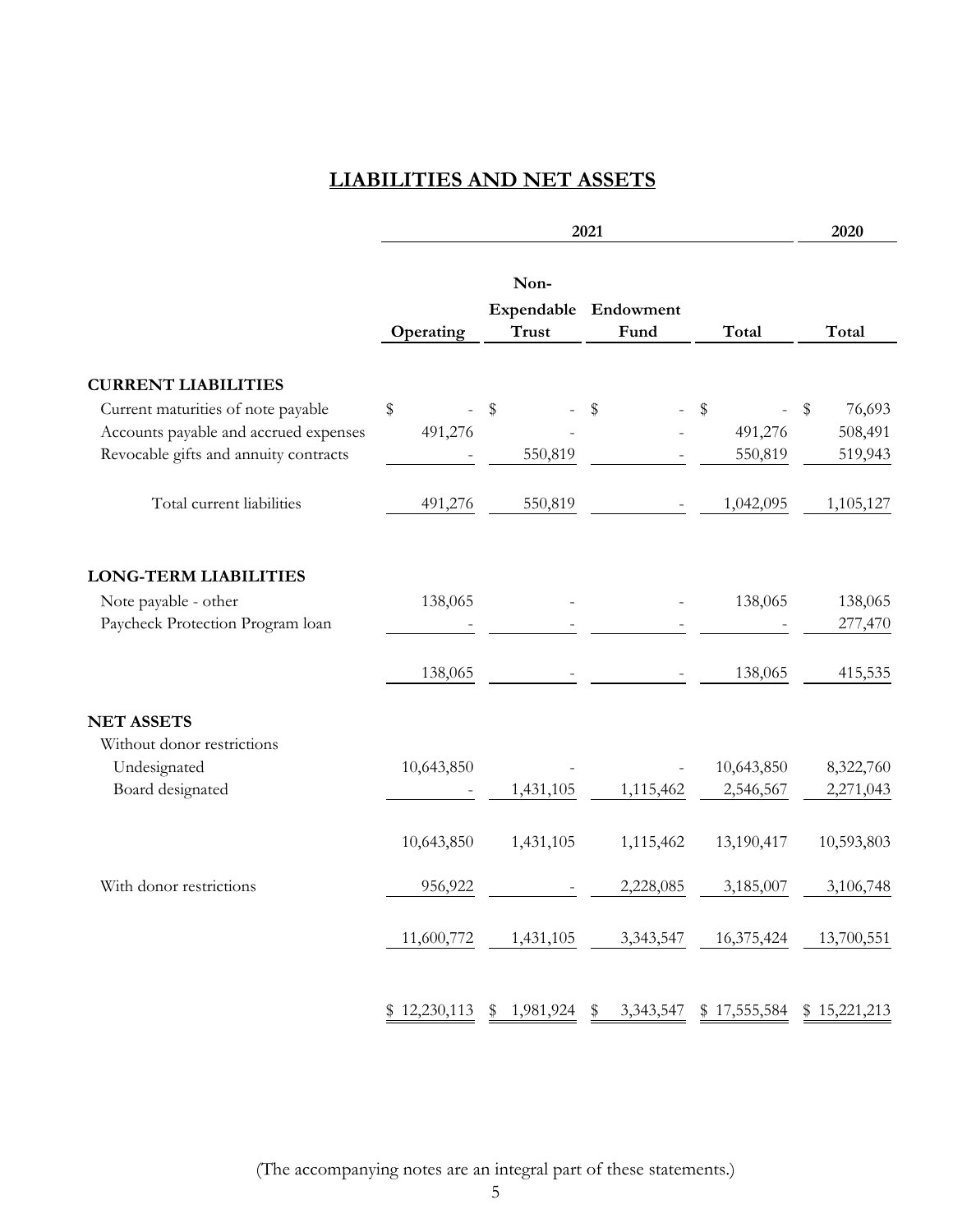## **AMG INTERNATIONAL, INC. STATEMENT OF ACTIVITIES YEARS ENDED DECEMBER 31, 2021 AND 2020**

|                                   |                |              | 2021        |                 | 2020            |
|-----------------------------------|----------------|--------------|-------------|-----------------|-----------------|
|                                   |                | Non-         |             |                 |                 |
|                                   |                | Expendable   | Endowment   |                 |                 |
|                                   | Operating      | <b>Trust</b> | Fund        | Total           | Total           |
| NET ASSETS WITHOUT DONOR          |                |              |             |                 |                 |
| <b>RESTRICTIONS</b>               |                |              |             |                 |                 |
| Support and revenue               |                |              |             |                 |                 |
| Contributions                     | 5,286,455<br>S | 50,020<br>\$ | \$          | 5,336,475<br>\$ | 4,801,970<br>\$ |
| Bequests and legacies             | 2,180,528      |              |             | 2,180,528       | 1,027,854       |
| Investment return                 | 209,552        | 214,114      | 108,722     | 532,388         | 412,422         |
| Net assets released from          |                |              |             |                 |                 |
| restrictions                      | 1,125,137      |              |             | 1,125,137       | 1,577,363       |
| Programmatic investment           | 125,863        |              |             | 125,863         | 494,978         |
| Paycheck Protection Program       |                |              |             |                 |                 |
| loan forgiveness                  | 277,470        |              |             | 277,470         |                 |
| Other                             | 3,260          | (82, 824)    |             | (79, 564)       | 34,260          |
| Total support and revenue         | 9,208,265      | 181,310      | 108,722     | 9,498,297       | 8,348,847       |
| <b>EXPENSES</b>                   |                |              |             |                 |                 |
| Program services                  | 5,705,524      |              |             | 5,705,524       | 5,969,556       |
| General and administrative        | 372,814        | 14,508       |             | 387,322         | 283,692         |
| Fundraising                       | 808,837        |              |             | 808,837         | 789,018         |
|                                   |                |              |             |                 |                 |
| Total expenses                    | 6,887,175      | 14,508       |             | 6,901,683       | 7,042,266       |
| Increase in net assets without    |                |              |             |                 |                 |
| donor restrictions                | 2,321,090      | 166,802      | 108,722     | 2,596,614       | 1,306,581       |
| NET ASSETS WITH DONOR             |                |              |             |                 |                 |
| <b>RESTRICTIONS</b>               |                |              |             |                 |                 |
| Contributions                     | 956,922        |              |             | 956,922         | 1,941,292       |
| Investment return                 |                |              | 246,474     | 246,474         | 106,409         |
| Net assets released from          |                |              |             |                 |                 |
| restrictions                      | (1,046,988)    |              | (78, 149)   | (1, 125, 137)   | (1,577,363)     |
| Increase (decrease) in net assets |                |              |             |                 |                 |
| with donor restrictions           | (90,066)       |              | 168,325     | 78,259          | 470,338         |
| <b>INCREASE IN NET ASSETS</b>     | 2,231,024      | 166,802      | 277,047     | 2,674,873       | 1,776,919       |
| <b>NET ASSETS</b>                 |                |              |             |                 |                 |
| Beginning                         | 9,369,748      | 1,264,303    | 3,066,500   | 13,700,551      | 11,923,632      |
| Ending                            | \$11,600,772   | 1,431,105    | 3, 343, 547 | 16,375,424      | 13,700,551      |
|                                   |                |              |             |                 |                 |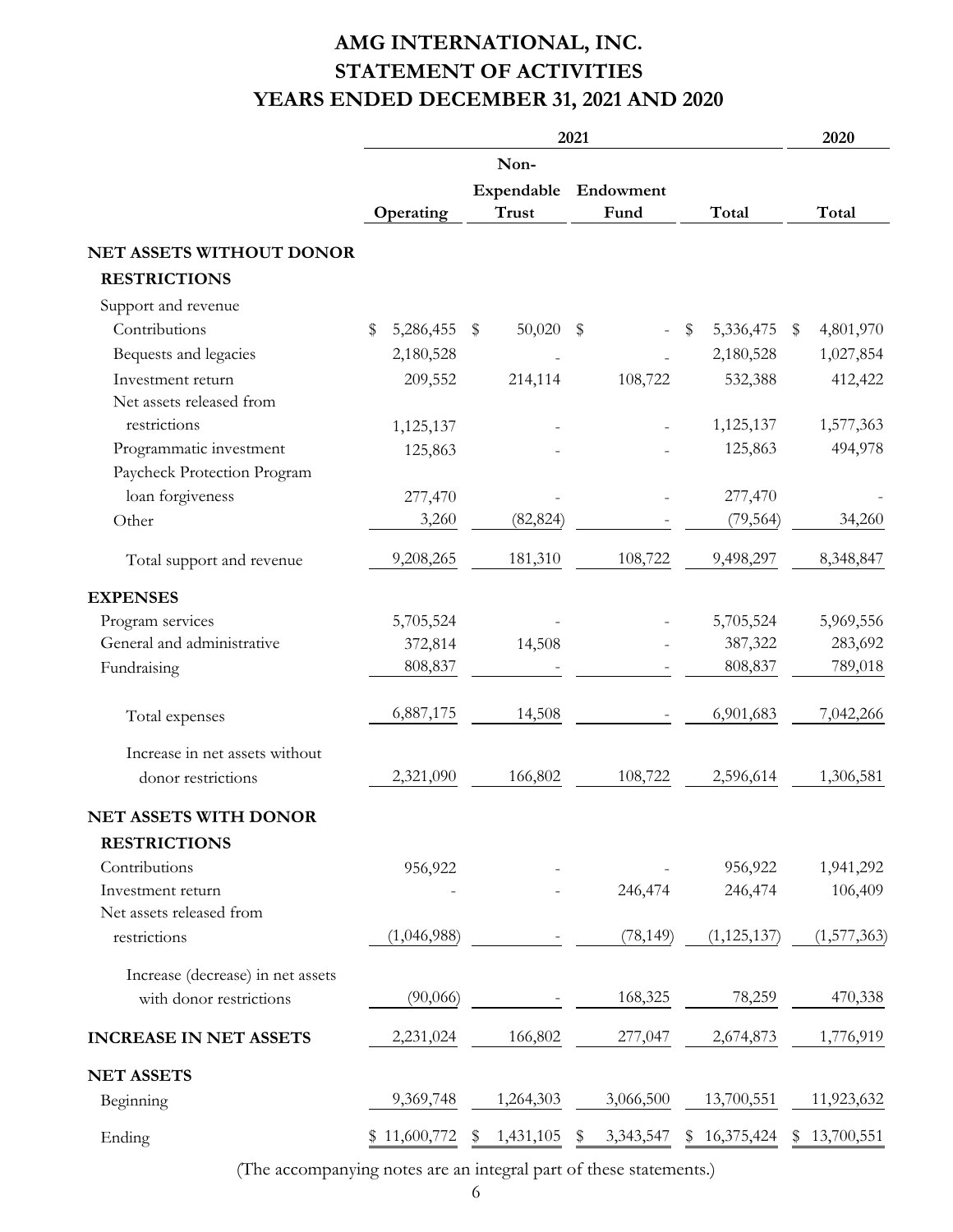## **AMG INTERNATIONAL, INC. STATEMENT OF FUNCTIONAL EXPENSES YEARS ENDED DECEMBER 31, 2021 AND 2020**

**2021**

|                              |                 | <b>Program Services</b> |                     |                 |
|------------------------------|-----------------|-------------------------|---------------------|-----------------|
|                              | Childcare       | Ministry                |                     |                 |
|                              | Ministry        | Projects                | <b>Missionaries</b> | Total           |
| Field ministries             | \$<br>1,624,864 | \$<br>1,791,503         | \$<br>1,495,061     | \$<br>4,911,428 |
| Salaries                     | 137,415         | 160,389                 | 26,947              | 324,751         |
| Payroll taxes                | 12,349          | 14,777                  | 2,193               | 29,319          |
| Pension                      | 9,805           | 9,668                   | 1,914               | 21,387          |
| <b>Employee benefits</b>     | 14,708          | 6,030                   | 302                 | 21,040          |
| Support services             | 145,998         | 135,350                 | 89,270              | 370,618         |
| Professional services        | 5,927           |                         | 960                 | 6,887           |
| Telephone                    | 674             |                         |                     | 674             |
| Bank charges                 |                 |                         |                     |                 |
| Postage and freight          |                 | 500                     | 8,405               | 8,905           |
| Mailing services             |                 |                         |                     |                 |
| Office supplies and printing | 200             | 566                     |                     | 766             |
| Dues and subscriptions       |                 |                         |                     |                 |
| Software licensing           |                 |                         |                     |                 |
| Web expense                  | 38              |                         |                     | 38              |
| Promotions                   |                 |                         |                     |                 |
| Miscellaneous                | 322             | 750                     |                     | 1,072           |
| Vehicle                      |                 |                         |                     |                 |
| Amortization                 |                 |                         |                     |                 |
| Travel and lodging           | 6,746           | 1,569                   |                     | 8,315           |
| Meals and entertainment      | 66              | 95                      | 163                 | 324             |
| Interest expense             |                 |                         |                     |                 |
|                              |                 |                         |                     |                 |
|                              | \$<br>1,959,112 | \$<br>2,121,197         | \$<br>1,625,215     | \$<br>5,705,524 |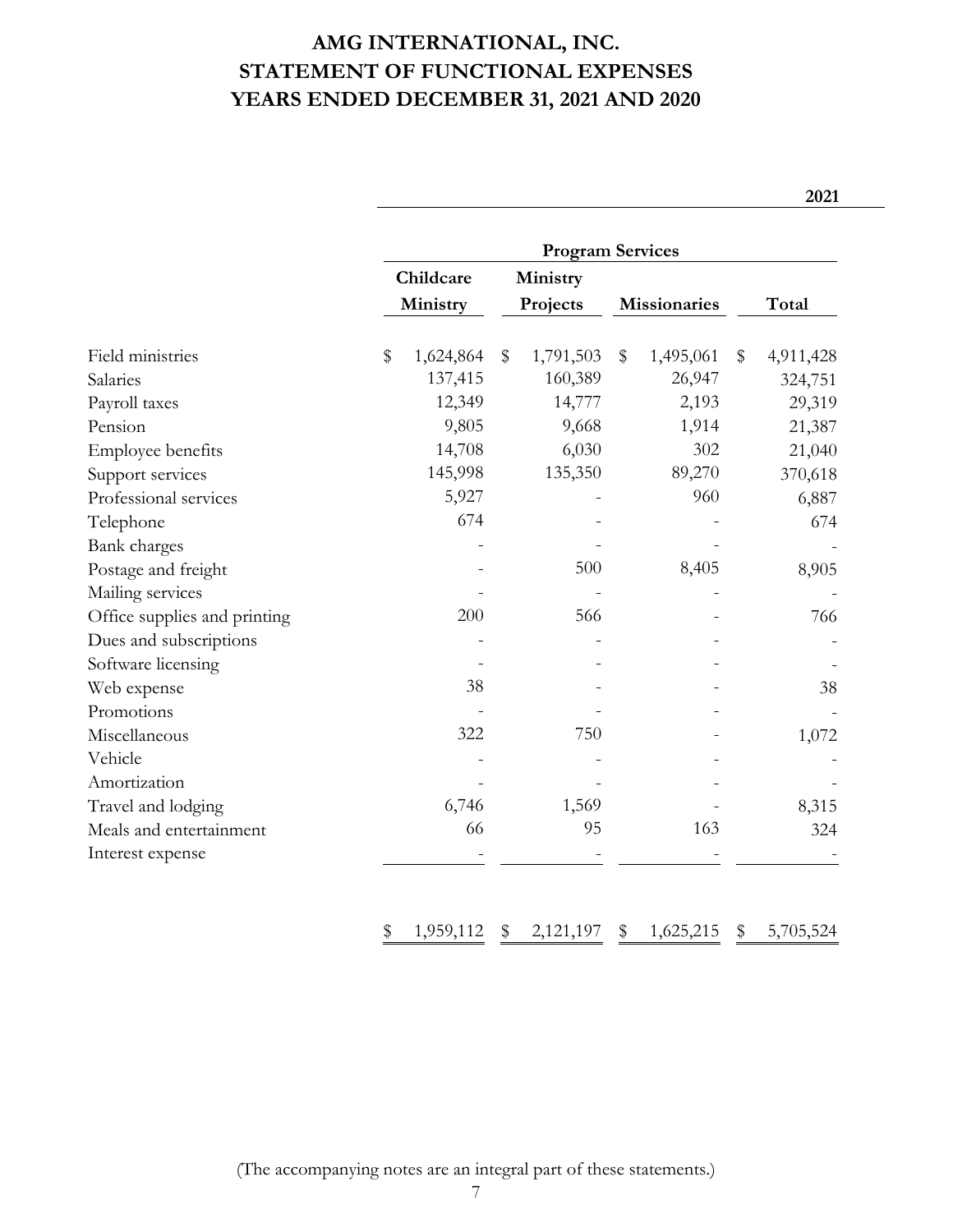| General and    |               |                 |       |           |  |
|----------------|---------------|-----------------|-------|-----------|--|
| Administrative | Fundraising   | Total           | Total |           |  |
|                |               |                 |       |           |  |
| \$<br>171,293  | \$            | \$<br>5,082,721 | \$    | 5,173,012 |  |
| 125,698        | 202,577       | 653,026         |       | 709,384   |  |
| 8,278          | 26,487        | 64,084          |       | 61,380    |  |
| 7,078          | 11,732        | 40,197          |       | 66,567    |  |
| 12,953         | 44,142        | 78,135          |       | 42,905    |  |
|                | 152,095       | 522,713         |       | 615,493   |  |
| 7,903          | 22,977        | 37,767          |       | 90,573    |  |
| 1,001          | 619           | 2,294           |       | 2,087     |  |
|                | 64,449        | 64,449          |       | 61,996    |  |
| 1,597          | 34,035        | 44,537          |       | 44,729    |  |
|                | 4,968         | 4,968           |       | 2,589     |  |
| 247            | 71,291        | 72,304          |       | 72,577    |  |
| 400            | 65            | 465             |       | 1,514     |  |
| 911            | 8,418         | 9,329           |       | 6,388     |  |
|                | 107,465       | 107,503         |       | 8,190     |  |
|                | 36,491        | 36,491          |       | 20,914    |  |
| 69             | 1,006         | 2,147           |       | 1,398     |  |
|                |               |                 |       | 571       |  |
| 28,952         |               | 28,952          |       | 28,952    |  |
| 6,260          | 18,604        | 33,179          |       | 10,740    |  |
| 174            | 1,416         | 1,914           |       | 732       |  |
| 14,508         |               | 14,508          |       | 19,575    |  |
|                |               |                 |       |           |  |
| \$<br>387,322  | \$<br>808,837 | \$<br>6,901,683 | \$    | 7,042,266 |  |

**2020**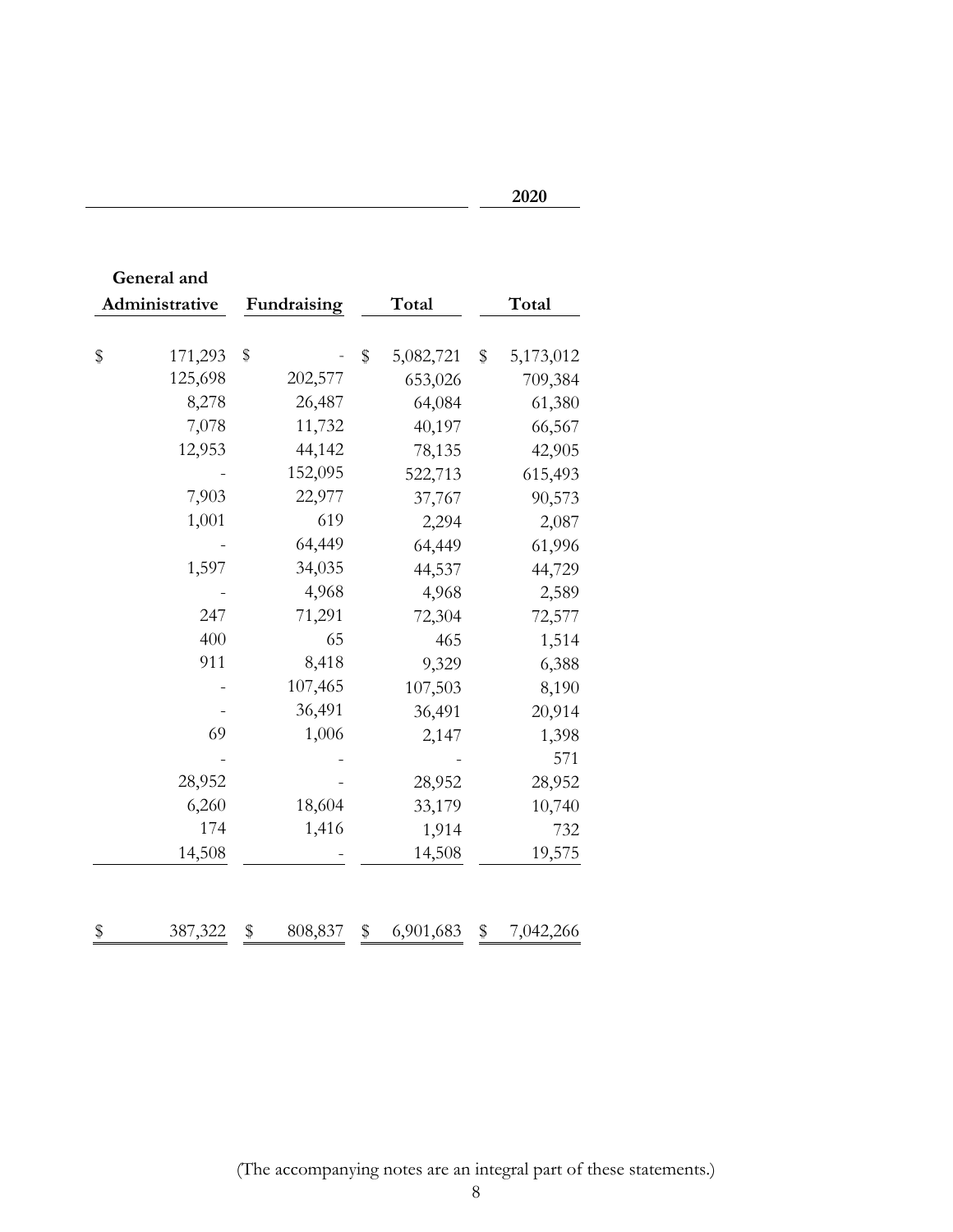## **AMG INTERNATIONAL, INC. STATEMENT OF CASH FLOWS YEARS ENDED DECEMBER 31, 2021 AND 2020**

|                                                     |           |                |              | 2021 |            |              | 2020          |
|-----------------------------------------------------|-----------|----------------|--------------|------|------------|--------------|---------------|
|                                                     |           |                | Non-         |      |            |              |               |
|                                                     |           |                | Expendable   |      | Endowment  |              |               |
|                                                     | Operating |                | Trust        |      | Fund       | Total        | Total         |
| CASH FLOWS FROM OPERATING ACTIVITIES                |           |                |              |      |            |              |               |
| Increase in net assets                              | \$        | $2,231,024$ \$ | 166,802 \$   |      | 277,047    | \$2,674,873  | \$1,776,919   |
| Adjustments to reconcile increase in net assets     |           |                |              |      |            |              |               |
| to net cash provided (used) by operating activities |           |                |              |      |            |              |               |
| Depreciation and amortization                       |           | 40,537         |              |      |            | 40,537       | 41,133        |
| Unrealized gain on investments                      |           | (72,071)       | (118, 717)   |      | (96, 443)  | (287, 231)   | (294, 305)    |
| Realized gain on investments                        |           | (138, 574)     | (86,964)     |      | (224, 778) | (450, 316)   | (78, 760)     |
| Paycheck Protection Program loan forgiveness        |           | (277, 470)     |              |      |            | (277, 470)   |               |
| Net (increase) decrease in operating assets         |           |                |              |      |            |              |               |
| Due from related parties                            |           | 39,241         |              |      |            | 39,241       | 5,337         |
| Net increase (decrease) in operating liabilities    |           |                |              |      |            |              |               |
| Accounts payable and accrued expenses               |           | (17, 215)      |              |      |            | (17, 215)    | 176,483       |
| Revocable gifts and annuity contracts               |           |                | 30,876       |      |            | 30,876       | (87, 396)     |
|                                                     |           |                |              |      |            |              |               |
| Net cash provided (used) by                         |           |                |              |      |            |              |               |
| operating activities                                |           | 1,805,472      | (8,003)      |      | (44, 174)  | 1,753,295    | 1,539,411     |
| CASH FLOWS FROM INVESTING ACTIVITIES                |           |                |              |      |            |              |               |
| Repayment of loans                                  |           |                |              |      | 76,693     | 76,693       | 74,205        |
| Proceeds from investments                           |           | 333,867        | 569,660      |      | 327,360    | 1,230,887    | 1,431,118     |
| Purchase of investments                             |           | (332, 774)     | (579, 295)   |      | (359, 879) | (1,271,948)  | (2,471,622)   |
| Dr. Zodhiates books, net                            |           | 25,684         |              |      |            | 25,684       | 25,447        |
| Purchase of property and equipment                  |           |                |              |      |            |              | (272, 534)    |
|                                                     |           |                |              |      |            |              |               |
| Net cash provided (used) by                         |           |                |              |      |            |              |               |
| investing activities                                |           | 26,777         | (9,635)      |      | 44,174     | 61,316       | (1, 213, 386) |
| <b>CASH FLOWS FROM FINANCING ACTIVITIES</b>         |           |                |              |      |            |              |               |
| Proceeds from Paycheck Protection Program loan      |           |                |              |      |            |              | 277,470       |
| Repayment of long-term debt                         |           | (76, 693)      |              |      |            | (76, 693)    | (74,205)      |
|                                                     |           |                |              |      |            |              |               |
| Net cash provided (used) by                         |           |                |              |      |            |              |               |
| financing activities                                |           | (76,693)       |              |      |            | (76,693)     | 203,265       |
| NET INCREASE (DECREASE) IN CASH                     |           | 1,755,556      | (17, 638)    |      |            | 1,737,918    | 529,290       |
|                                                     |           |                |              |      |            |              |               |
| <b>CASH</b>                                         |           |                |              |      |            |              |               |
| Beginning                                           |           | 1,416,729      | 51,438       |      |            | 1,468,167    | 938,877       |
| Ending                                              |           | 3,172,285      | \$<br>33,800 | \$   |            | \$3,206,085  | \$1,468,167   |
| SUPPLEMENTAL DISCLOSURE OF CASH                     |           |                |              |      |            |              |               |
| <b>FLOW INFORMATION</b>                             |           |                |              |      |            |              |               |
| Cash paid for interest                              |           |                | \$<br>14,508 | \$   |            | 14,508<br>\$ | 19,575<br>\$  |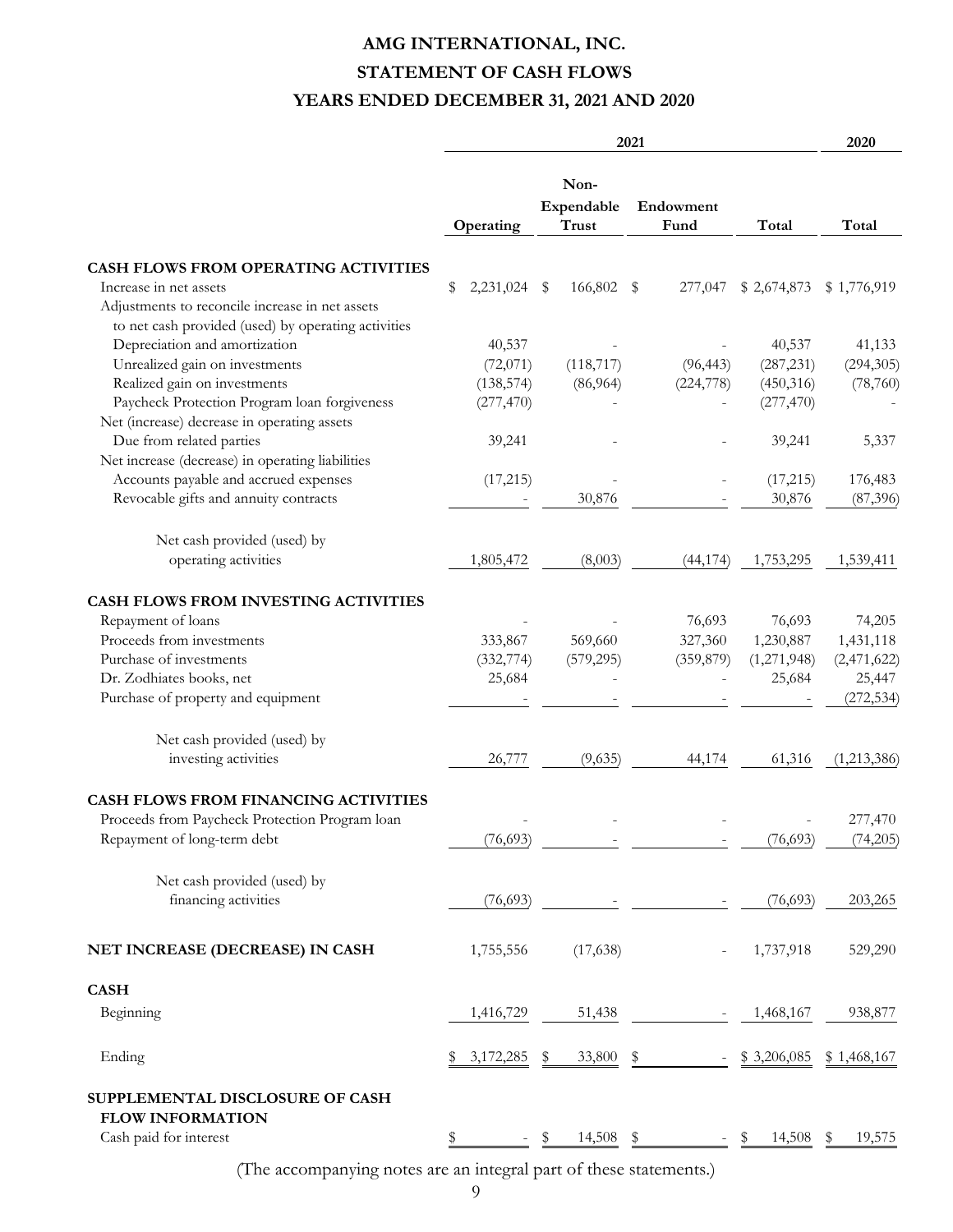### **(1) SUMMARY OF SIGNIFICANT ACCOUNTING POLICIES Operations**

The Organization operates under the name of AMG International, Inc., Advancing the Ministries of the Gospel, and is an interdenominational Christian mission agency ministering in over 30 countries worldwide. AMG International, Inc. exists to encourage, equip, and develop Christ-centered national leaders to become instruments of Gospel advancement and community transformation. AMG International, Inc. provides child sponsorship, at-home ministries, international media ministries, mission volunteer opportunities, healthcare, newspaper evangelism, and support to worldwide missions and missionaries.

### **Organization**

The Organization is a not-for-profit corporation exempt from federal income tax under the provisions of Section 501(c)(3) of the Internal Revenue Code.

### **Accounting**

The financial statements of AMG International, Inc. have been prepared on the accrual basis of accounting and accordingly reflect all significant receivables, payables, and other liabilities.

The statements of activities report all changes in net assets, including changes in net assets from operating and non-operating activities. Operating activities consist of those items attributable to AMG International, Inc.'s ongoing ministry and interest and dividends earned on investments. Non-operating activities are limited to resources that generate return from investments and other activities considered to be of a more unusual or nonrecurring nature.

### **Basis of presentation**

The financial statements are presented in accordance with Financial Accounting Standards Board ("FASB") Accounting Standards Codification ("ASC") 958-205, *Not-for-Profit Entities, Presentation of Financial Statements*. The Organization adopted the provisions of Accounting Standards Update ("ASU") 2016-14: Not-for-Profit Entities (Topic 958) *Presentation of Financial Statements of Not-for-Profit Entities*, which improves the current net asset classifications and the related information presented in the financial statements and notes about the Organization's liquidity, financial performance, and cash flows. The Organization reports information regarding its financial position and activities according to two classes of net assets: net assets without donor restrictions and net assets with donor restrictions.

### **Estimates**

Management uses estimates and assumptions in preparing these financial statements in accordance with accounting principles generally accepted in the United States of America. Those estimates and assumptions affect the reported amounts of assets and liabilities, the disclosure of contingent assets and liabilities, and the reported support, revenues and expenses. Actual results could vary from the estimates that were used.

### **Cash equivalents**

For purposes of these financial statements, the Organization considers all highly liquid debt instruments with an original maturity of three months or less to be cash equivalents except for those amounts that are held in the investment portfolio which are invested for long-term purposes.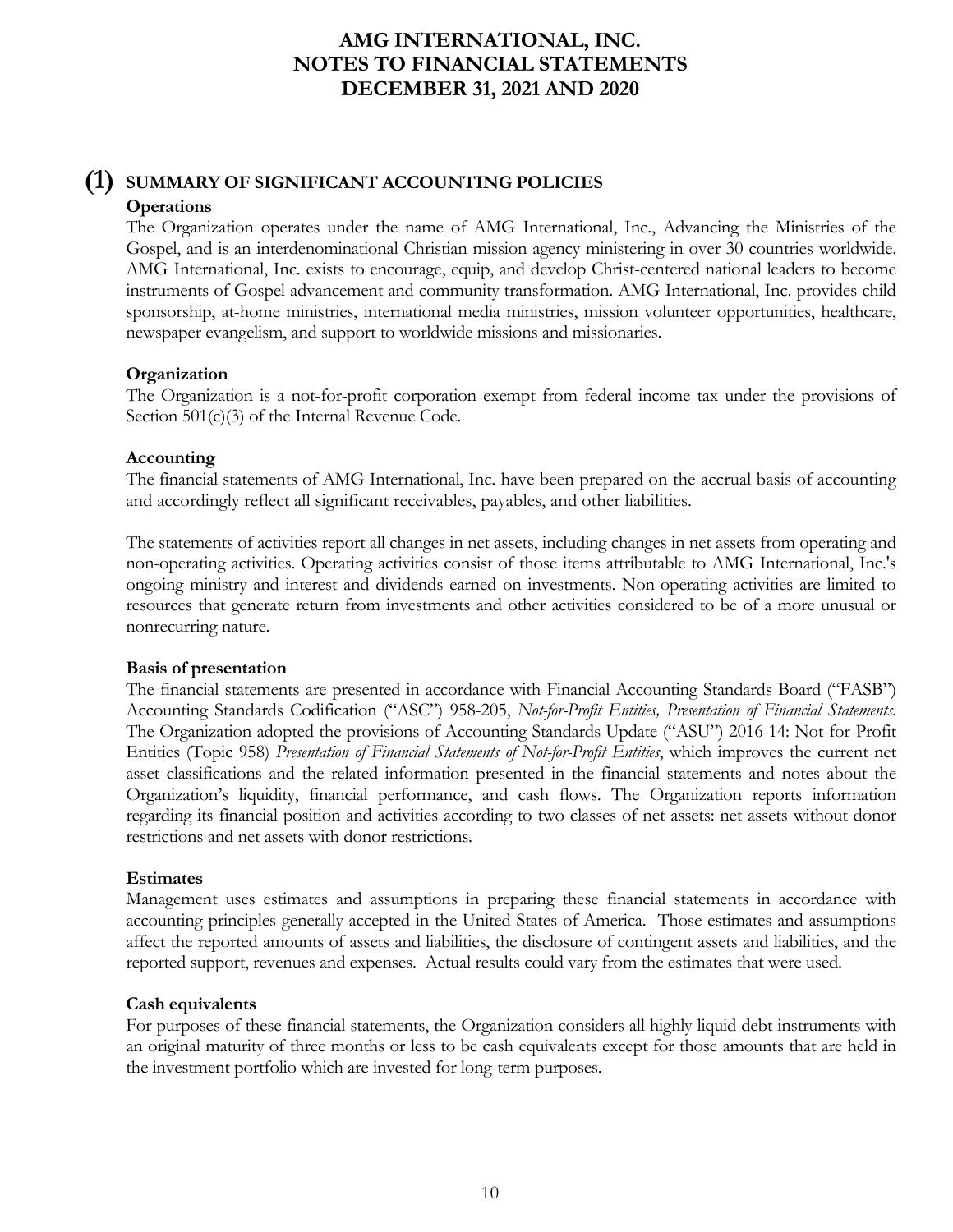## **(1) SUMMARY OF SIGNIFICANT ACCOUNTING POLICIES (continued) Investments**

Investments in marketable securities with readily determinable fair market values and all investments in debt securities are reported at their fair values in the statement of financial position. Unrealized gains and losses are included in the change in net assets. Investment income and gains restricted by a donor are reported as increases in net assets without donor restrictions if the restrictions are met (either by passage of time or by use) in the reporting period in which the income and gains are recognized.

### **Property, equipment and depreciation**

Property and equipment are stated at cost at the date of purchase or, for donated assets, at fair value at the date of donation, less accumulated depreciation. Depreciation is calculated over the estimated useful lives of the individual assets using the straight-line method as follows: Computer hardware and software, furniture and equipment, 3 to 7 years and building improvements, 15 years. The Organization's policy is to capitalize all items with a unit cost in excess of \$2,500. Maintenance and repairs, which do not improve or extend the life of the respective assets, are expensed currently. Property items retired, or otherwise disposed of, are eliminated from the assets and accumulated depreciation accounts and gains or losses from disposals are included in the statement of activities. AMG International, Inc.'s management periodically evaluates whether events or circumstances have occurred indicating that the carrying amount of long-lived assets may not be recovered.

### **Impairment**

Long-lived assets, such as property and equipment and programmatic investments carried at cost, are reviewed for impairment whenever events or changes in circumstances indicated that the carrying amount of an asset might not be recoverable. If such assets are considered to be impaired, the impairment to be recognized is measured by the amount by which the carrying value of the assets exceeds the fair value of the assets. In the opinion of management, no long-lived assets were impaired as of December 31, 2021.

### **Donated assets and services**

Donated property, investments, and other noncash donations are recorded as contributions at their estimated fair values at the date of donation.

AMG International, Inc. receives various donated services that range from limited participation of individuals in administrative services of foreign projects to active participation in the Organization's various programs and activities. The value of these services has not been recorded in the financial statements because they do not meet the definition for recognition under generally accepted accounting principles.

### **Revenue Recognition**

Revenue from Exchange Transactions: The Organization recognizes revenue in accordance with Financial Accounting Standards Board (FASB) Accounting Standards Update (ASU) 2014-09, *Revenue from Contracts with Customers,* as amended. ASU 2014-09 applies to exchange transactions with customers that are bound by contracts or similar arrangements and establishes a performance obligation approach to revenue recognition. The guidance requires organizations to apply a five-step model in accounting for revenue arising from contracts with customers, as well as enhance disclosures regarding revenue recognition. Contributions and investment income are excluded from this revenue recognition criteria. The adoption of this pronouncement in 2020 had no effect on the Organization's financial statements.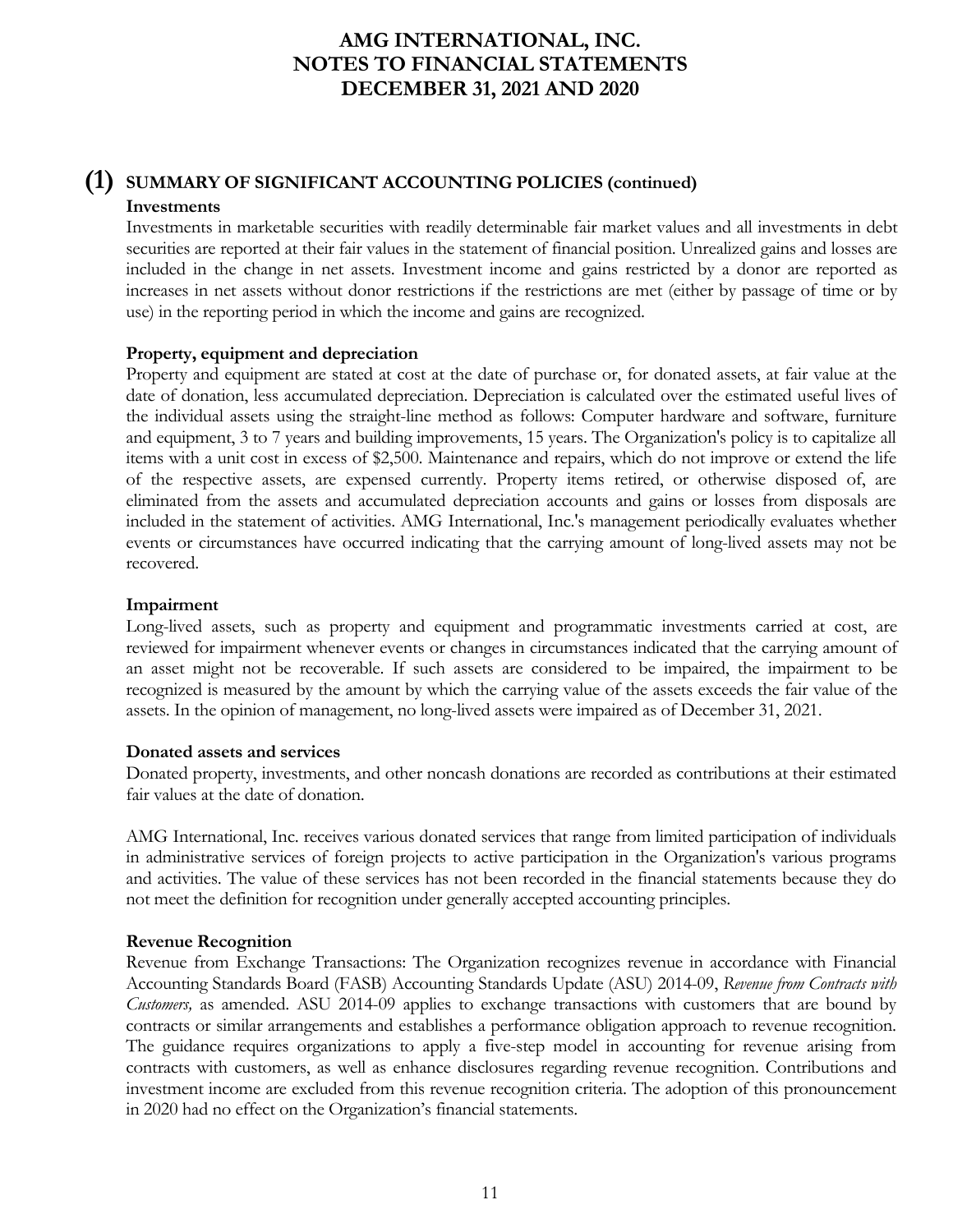## **(1) SUMMARY OF SIGNIFICANT ACCOUNTING POLICIES (continued) Contributions**

Contributions received are recorded as net assets without restrictions or net assets with donor restrictions, depending on the existence and/or nature of any donor-imposed restrictions. Contributions that are restricted by the donor are reported as an increase in net assets without donor restrictions if the restriction expires in the reporting period in which the contribution is recognized. All other donor-restricted contributions are reported as an increase in net assets with donor restrictions, depending on the nature of restriction. When a restriction expires (that is, when a stipulated time restriction ends, or purpose restriction is accomplished), net assets with donor restrictions are reclassified to net assets without donor restrictions and reported in the statements of activities as net assets released from restrictions.

Contributed property and equipment are recorded at fair value at the date of donation. Contributions with donor-imposed stipulations regarding how long the contributed assets must be used are recorded as net assets with donor restrictions; otherwise, the contributions are recorded as net assets without donor restrictions.

### **Advertising costs**

Advertising costs consist primarily of brochures and other promotional materials, which are expensed as incurred. For the years ended December 31, 2021 and 2020, respectively, advertising costs were \$36,491 and \$20,914.

### **Functional allocation of expenses**

The costs of providing various programs and other activities for the Organization have been summarized on a functional basis in the statements of activities. Accordingly, certain costs have been allocated among the programs and supporting services benefited. Such allocations are determined by management on an equitable basis that is based on where time and efforts are made, and benefits are received.

### **Financial statement presentation**

The Organization reports information regarding its financial position and activities according to the following net asset classifications:

*Net assets without donor restrictions* - Net assets that are not subject to donor-imposed restrictions and may be expended for any purpose in performing the primary objectives of the Organization. These net assets may be used at the discretion of the Organization's management and the board of trustees.

*Net assets with donor restrictions* - Net assets subject to stipulations imposed by donors and grantors. Some donor restrictions are temporary in nature; those restrictions will be met by actions of the Organization or by the passage of time. Other donor restrictions are perpetual in nature, whereby the donor has stipulated the funds be maintained in perpetuity. As of December 31, 2021 and 2020, the Organization does not have donor restricted funds which are required to be maintained in perpetuity.

Donor restricted contributions are reported as increases in net assets with donor restrictions. When a restriction expires (that is, when a stipulated time restriction ends or purpose restriction is accomplished), net assets with donor restrictions are reclassified to net assets without donor restrictions and reported in the statements of activities as net assets released from restrictions. For contributions restricted to the acquisition of property and equipment, the restrictions are released when the asset is placed in service unless the donor has provided more explicit requirements.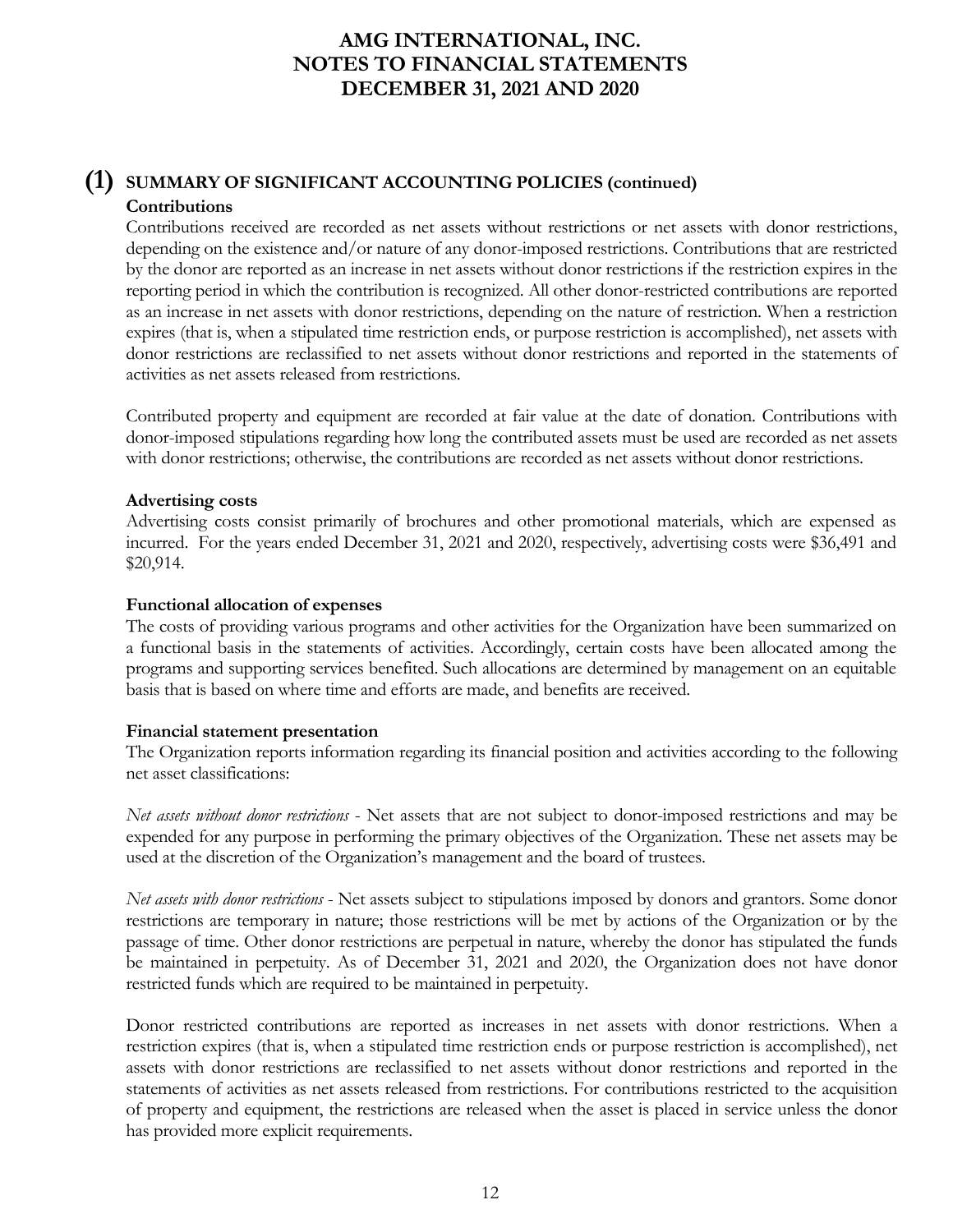## **(1) SUMMARY OF SIGNIFICANT ACCOUNTING POLICIES (continued) Financial statement presentation (continued)**

Management has elected not to consolidate with AMG International, Inc. the financial statements of AMG Publishers, Inc., which is a wholly owned for-profit subsidiary corporation. The carrying value of the investment in AMG Publishers, Inc. is \$100,000 which is the cost basis of the stock. Generally accepted accounting principles of the United States require consolidated financial statements whenever a company has a controlling financial interest in the voting stock of another company. Generally, a company has controlling interest in another company if it owns more than fifty percent of the outstanding shares of that company. Management has determined that separate reporting better facilitates financial reporting for federal and state requirements.

The Organization owns 98.42% of the stock in St. Luke's Hospital in Thessaloniki, Greece. St. Luke's is a 280 bed, fully equipped hospital serving the physical and spiritual needs of the residents of Greece and adjacent countries. Management has elected not to consolidate with AMG International, Inc. the financial statements of St. Luke's Hospital, which is a majority owned for-profit entity. The Organization carries St. Luke's on the cash basis at a cost of \$2,848,993.

AMG International, Inc. has a programmatic investment in a ministry center located in Greece.

AMG International, Inc. also owns 100% of the CosmoVision Center located in Athens, Greece. This complex serves as a center for youth outreach for Greece's evangelical minority. The CosmoVision Center is also home to the Zodhiates International Center of New Testament Studies. This ministry emphasis provides facilities where individuals, Christian university students, and seminary students can come and study the language, culture, and lands of the New Testament through a variety of programs. The Organization carries CosmoVision Center at historical cost of \$1,511,089. The fair value of this investment is not estimated, as it is not practicable to estimate the fair value of it.

### **Uncertain tax positions**

The Organization follows the requirements of professional literature in accounting for uncertain tax positions. Under this guidance, an Organization must recognize the tax benefit from an uncertain tax position only if it is more likely than not that the tax position will be sustained on examination with taxing authorities. The Organization does not believe there are any material uncertain tax positions and, accordingly, it will not recognize any liability for uncertain tax positions. For the year ended December 31, 2021, there were no interest or penalties recorded or included in its financial statements. The federal information returns for the years of 2018 and beyond remain subject to examination.

### **Related party**

AMG Publishers, Inc. is a wholly owned for-profit corporation, which sells books, Bibles, reference books, auditory and E-books.

Amounts reported as due from related parties, included in the accompanying statements of financial position, arise principally from the collaborative activities between AMG International, Inc. and AMG Publishers, Inc. to further the mission of the organization.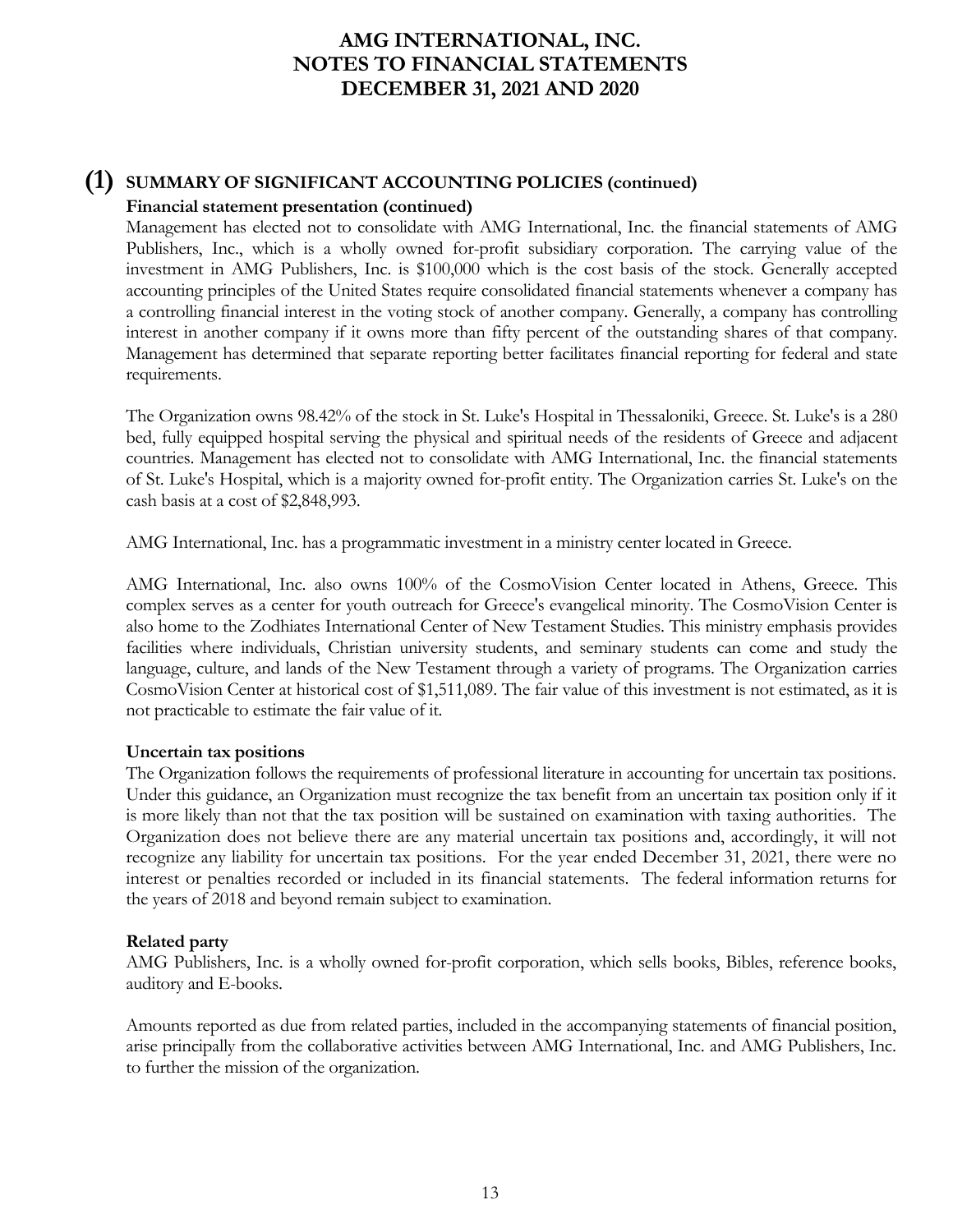### **(1) SUMMARY OF SIGNIFICANT ACCOUNTING POLICIES (continued) Affiliated organizations**

AMG International, Inc. is affiliated with other organizations located in Canada, Greece, Germany, and Holland. The Organization acts as an agent for AMG Canada and the agencies overseas served by AMG Canada. AMG International, Inc. certifies that funds received have been disbursed as designated. These affiliated organizations' activities are reflected in the financial statements only to the extent that contributions are made to AMG International, Inc. sponsored foreign programs.

### **Comparative financial statements**

The financial statements include certain prior-year summarized comparative information in total but not by net asset class. Such information does not include sufficient detail to constitute a presentation in conformity with generally accepted accounting principles. Accordingly, such information should be read in conjunction with AMG International Inc.'s financial statements for the year ended December 31, 2020, from which the summarized information was derived.

### **Recent accounting pronouncements**

In February 2016, the FASB issued ASU No. 2016-02, *Leases* (Topic 842). This ASU requires that a lease liability and related right-of-use asset representing the lessee's right to use or control the asset be recorded on the statement of financial position upon the commencement of all leases, except for short-term leases. Leases will be classified as either finance leases or operating leases, which are substantially similar to the classification criteria for distinguishing between capital leases and operating leases in existing lease accounting guidance. The ASU is effective for fiscal years beginning after December 15, 2021. Early adoption is permitted. The Organization is currently evaluating the full effect that the adoption of this standard will have on the financial statements.

## **(2) LIQUIDITY**

The Organization's financial assets available for general expenditure, that is, without donor or other restrictions limiting their use, within one year of the statement of financial position date, are as follows:

|                                                                                                                                | 2021            | 2020                      |
|--------------------------------------------------------------------------------------------------------------------------------|-----------------|---------------------------|
| Cash                                                                                                                           | 3,206,085<br>\$ | 1,468,167<br>S            |
| Investments                                                                                                                    | 7,346,291       | 6,567,683                 |
|                                                                                                                                | 10,552,376      | 8,035,850                 |
| Less amounts not available to be used within one year<br>Net assets with donor restrictions                                    | 2,228,085       | 2,059,760                 |
| Financial assets, without donor-imposed restrictions, available<br>to meet cash needs for general expenditures within one year | 8,324,291       | 5,976,090<br><sup>S</sup> |

AMG International, Inc. has a goal to maintain cash on hand to meet 60 days of normal operating expenses, which are, on average, approximately \$1,225,000. The Organization prepares an annual budget that is reviewed and approved by the Board of Directors in advance of the upcoming year. Quarterly meetings are held to review internal financial statements and budget to actual comparisons. The Organization does not commit to expenditures if cash is not available to pay the expenditures.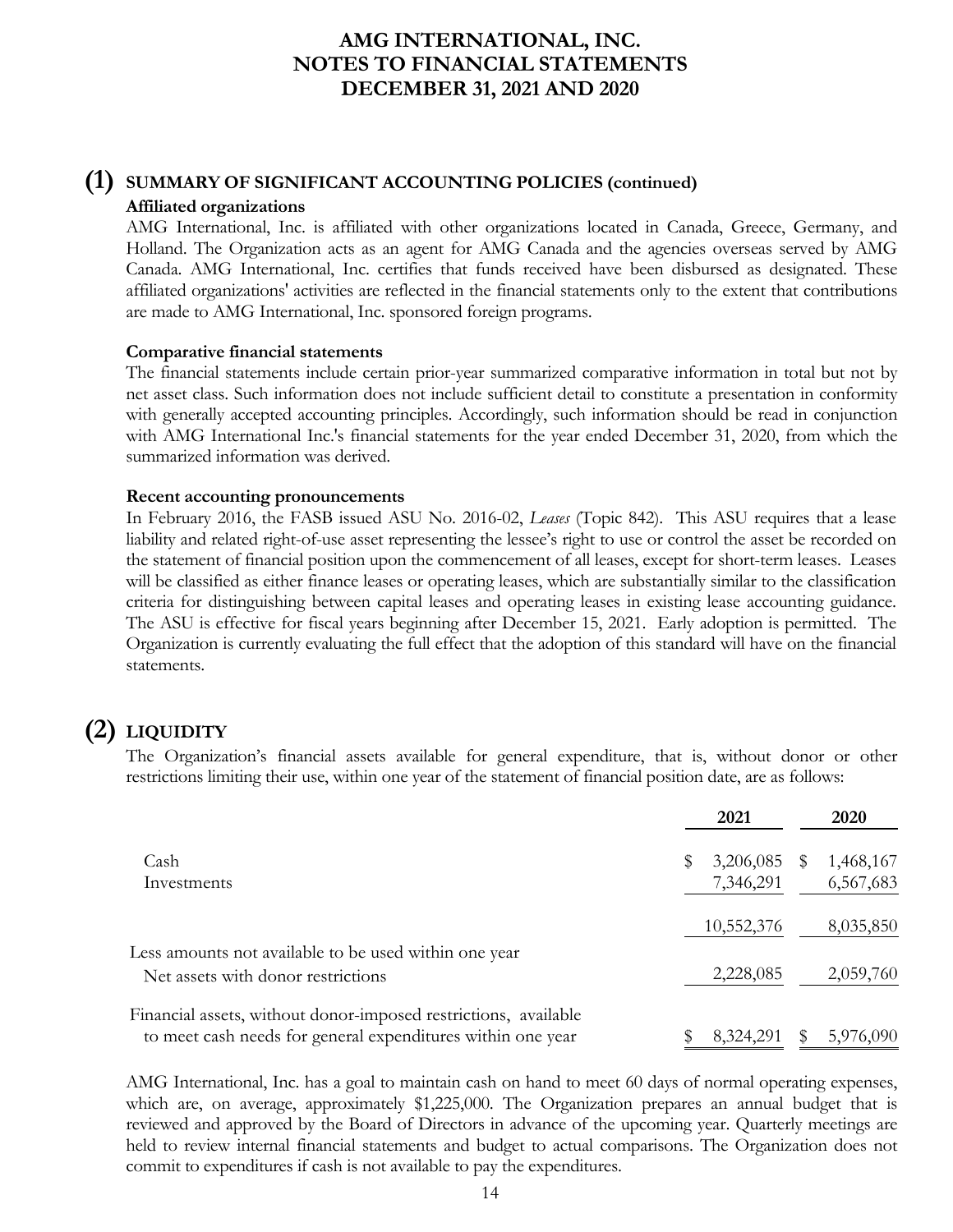## **(3) INVESTMENTS**

Investments in marketable securities with readily determinable fair values and all investments in debt securities are valued at their fair values in the financial statements. Unrealized gains and losses are included in the change in net assets.

Investments at December 31, 2021 and 2020 consist of the following:

|                               | 2021      |                         | 2020      |  |  |
|-------------------------------|-----------|-------------------------|-----------|--|--|
| Stocks                        | \$        | - \$<br>$\frac{1}{2}$ . | 604,828   |  |  |
| Stock equity funds            | 2,809,351 |                         | 3,140,753 |  |  |
| Money funds                   | 260,705   |                         | 530,493   |  |  |
| Real estate investment trusts | 486,228   |                         | 48,095    |  |  |
| Bond funds                    | 2,458,732 |                         | 1,687,129 |  |  |
| Exchange traded funds         |           |                         | 556,385   |  |  |
| International equity funds    | 1,331,275 |                         |           |  |  |
|                               | 7,346,291 |                         | 6,567,683 |  |  |

The return on investments for 2021 is as follows:

|                                               |                   | Annuity &         | <b>Endowment Investments</b> |      |              |           |
|-----------------------------------------------|-------------------|-------------------|------------------------------|------|--------------|-----------|
|                                               | Operating         | <b>Gift Trust</b> | Donor                        |      | <b>Board</b> |           |
|                                               | Investments       | Investments       | Designated                   |      | Designated   | Total     |
| Interest and dividend income                  | \$<br>$32,026$ \$ | $32,025$ \$       | 17,066                       | - \$ | 35,678       | \$116,795 |
| Net unrealized and realized<br>gains (losses) | 210,645           | 205,681           | 98,341                       |      | 222,880      | 737,547   |
| Management fees and other costs               | (33, 119)         | (23,592)          | (6,685)                      |      | (12,084)     | (75, 480) |
|                                               | 209,552           | 214,114           | 108,722                      |      | 246,474      | 778,862   |

The return on investments for 2020 is as follows:

|                                               |                 | Annuity &         |      | <b>Endowment Investments</b> |   |              |              |           |
|-----------------------------------------------|-----------------|-------------------|------|------------------------------|---|--------------|--------------|-----------|
|                                               | Operating       | <b>Gift Trust</b> |      | Donor                        |   | <b>Board</b> |              |           |
|                                               | Investments     | Investments       |      | Designated                   |   | Designated   |              | Total     |
| Interest and dividend income                  | \$<br>23,186 \$ | 52,649            | - \$ | 64,549                       | S | 45,175       | <sup>S</sup> | 185,559   |
| Net unrealized and realized<br>gains (losses) | 209,776         | 84,388            |      | 47,056                       |   | 31,845       |              | 373,065   |
| Management fees and other costs               | (7,296)         | (23, 636)         |      | (5,196)                      |   | (3,665)      |              | (39, 793) |
|                                               | 225,666         | 113,401           |      | 106,409                      |   | 73,355       | S            | 518,831   |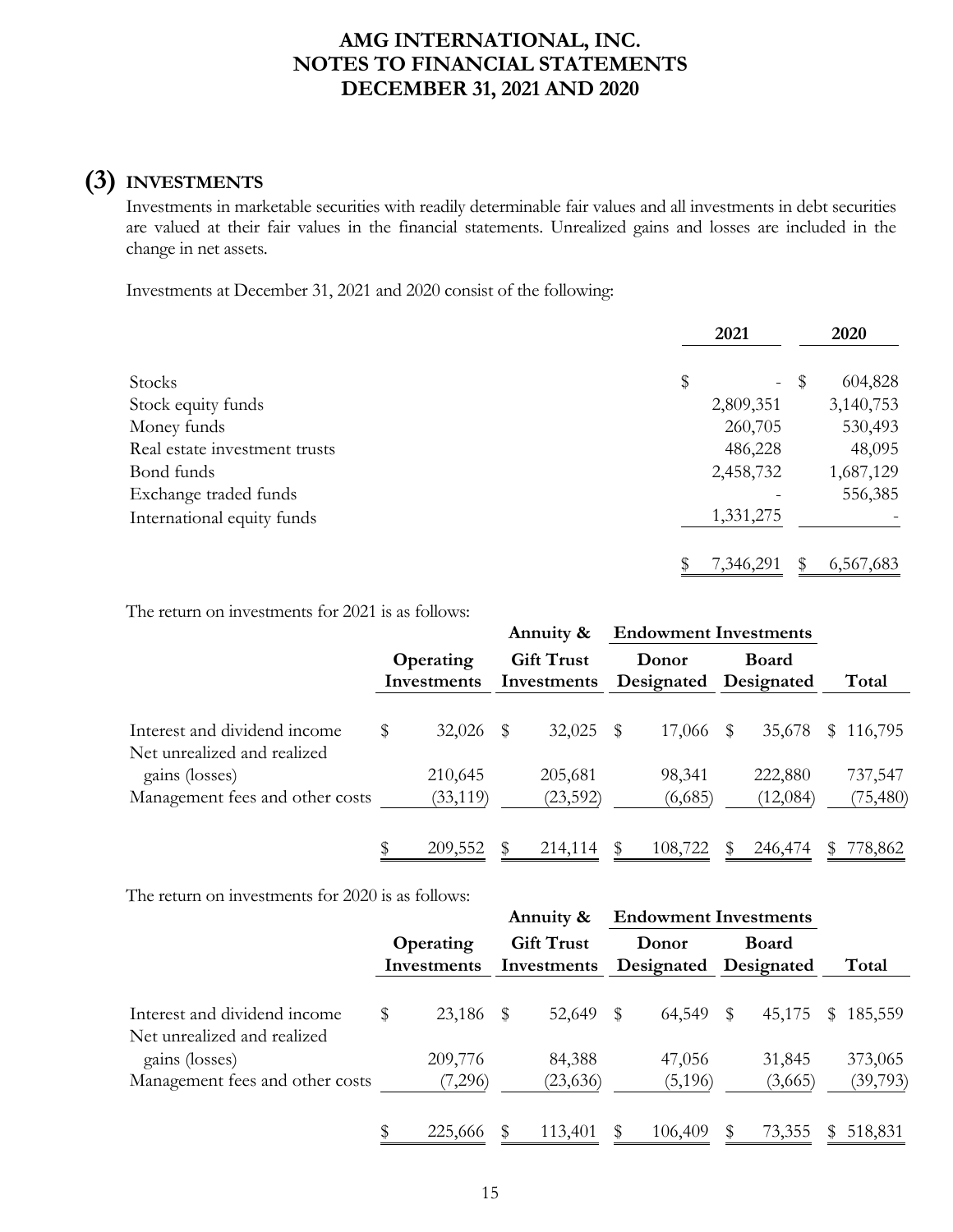## **(4) FAIR VALUE MEASUREMENTS**

Current accounting guidelines establish a framework for measuring fair value. That framework provides a fair value hierarchy that prioritizes the inputs to valuation techniques used to measure fair value. The hierarchy gives the highest priority to unadjusted quoted prices in active markets and for identical assets or liabilities (level 1 measurements) and the lowest priority to unobservable inputs (level 3 measurements). The three levels of the fair value hierarchy are described as follows:

### Level 1

Inputs to the valuation methodology are unadjusted quoted prices for identical assets or liabilities in active markets that the Organization has the ability to access.

### Level 2

Inputs to the valuation methodology include (1) quoted prices for similar assets or liabilities in active markets; (2) quoted prices for identical or similar assets or liabilities in inactive markets; (3) inputs other than quoted market prices that are observable for the asset or liability; (4) inputs that are derived principally from or corroborated by observable market data by correlation or other means. If the asset or liability has a specified (contractual) term, the level 2 input must be observable for substantially the full term of the asset or liability.

### Level 3

Inputs to the valuation methodology are unobservable and significant to the fair value measurement.

The asset's or liability's fair value measurement level within the fair value hierarchy is based on the lowest level of any input that is significant to the fair value measurement. Valuation techniques used need to maximize the use of observable inputs and minimize the use of unobservable inputs.

Following is a description of the valuation methodologies used for assets at fair value:

Market approach – Uses prices and other relevant information generated by market transactions involving identical or comparable assets or liabilities. Prices may be indicated by pricing guides, sale transactions, market trades, or other sources;

Cost approach – Based on the amount that currently would be required to replace the service capacity of an asset (replacement cost); and

Income approach – Uses valuation techniques to convert future amounts to a single present amount based on current market expectations about the future amounts (includes present value techniques, and option-pricing models). Net present value is an income approach where a stream of expected cash flows is discounted at an appropriate market interest rate.

Assets itemized below were measured at fair value during the year ended December 31, 2021 and 2020, using the market approach.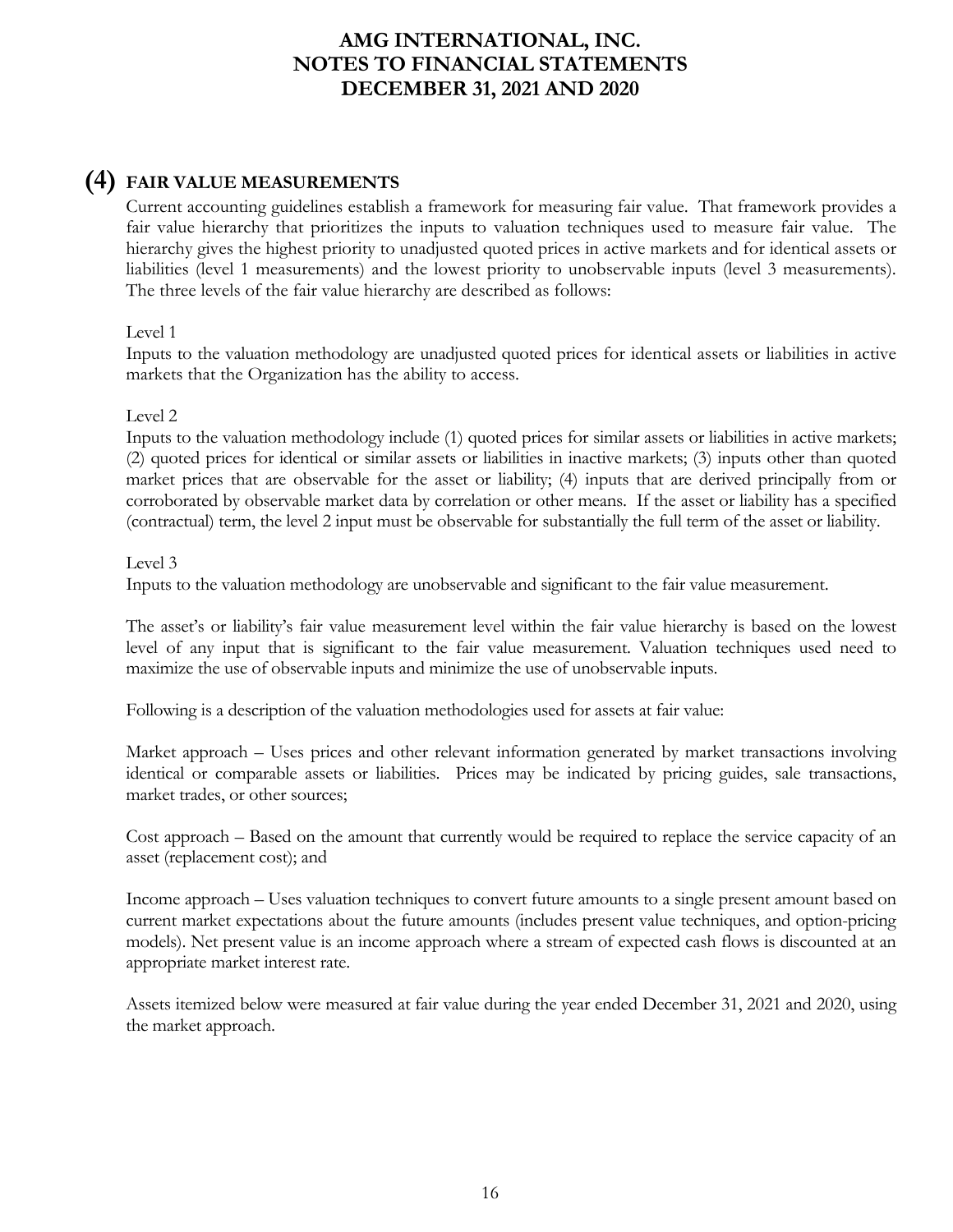## **(4) FAIR VALUE MEASUREMENTS (continued)**

The preceding methods may produce a fair value calculation that may not be indicative of net realizable value or reflective of future fair values. Furthermore, although the Organization believes its valuation methods are appropriate and consistent with other market participants, the use of different methodologies and assumptions to determine fair value of certain instruments could result in different fair value measurement at the reporting date.

Fair values of assets measured on a recurring basis at December 31, 2021 are as follows:

|                              |    | <b>Fair Value</b> |      | <b>Quoted Prices in</b><br><b>Active Markets for Other Observable Unobservable</b><br><b>Identical Assets</b><br>(Level 1) | Significant<br>Inputs<br>(Level 2) | Significant<br>Inputs<br>(Level 3) |
|------------------------------|----|-------------------|------|----------------------------------------------------------------------------------------------------------------------------|------------------------------------|------------------------------------|
| Operating fund               |    |                   |      |                                                                                                                            |                                    |                                    |
| Stocks and mutual funds      | \$ | 2,054,620         | - \$ | 2,054,620                                                                                                                  | \$<br>$\sim$ 10 $\pm$              | $\sqrt[6]{\frac{1}{2}}$            |
| Endowment fund               |    |                   |      |                                                                                                                            |                                    |                                    |
| Cash & equivalents           |    | 725,947           |      | 725,947                                                                                                                    |                                    |                                    |
| Shares in pooled account     |    | 2,617,600         |      |                                                                                                                            | 2,617,600                          |                                    |
| Gift trust and annuity funds |    |                   |      |                                                                                                                            |                                    |                                    |
| Stocks and money market      |    | 1,948,124         |      | 1,948,124                                                                                                                  |                                    |                                    |
|                              | S  | 7,346,291         |      | 4,728,691                                                                                                                  | 2,617,600                          |                                    |

Fair values of assets measured on a recurring basis at December 31, 2020 are as follows:

|                              | <b>Fair Value</b> |     | <b>Quoted Prices in</b><br><b>Active Markets for Other Observable Unobservable</b><br><b>Identical Assets</b><br>(Level 1) |   | Significant<br>Inputs<br>(Level 2) | Significant<br>Inputs<br>(Level 3) |
|------------------------------|-------------------|-----|----------------------------------------------------------------------------------------------------------------------------|---|------------------------------------|------------------------------------|
| Operating fund               |                   |     |                                                                                                                            |   |                                    |                                    |
| Stocks and mutual funds      | \$<br>1,845,068   | - S | 1,845,068                                                                                                                  | S |                                    | $-$ \$                             |
| Endowment fund               |                   |     |                                                                                                                            |   |                                    |                                    |
| Cash & equivalents           | 648,925           |     | 648,925                                                                                                                    |   |                                    |                                    |
| Shares in pooled account     | 2,340,882         |     |                                                                                                                            |   | 2,340,882                          |                                    |
| Gift trust and annuity funds |                   |     |                                                                                                                            |   |                                    |                                    |
| Stocks and money market      | 1,732,808         |     | 1,732,808                                                                                                                  |   |                                    |                                    |
|                              | \$<br>6,567,683   |     | 4,226,801                                                                                                                  |   | 2,340,882                          |                                    |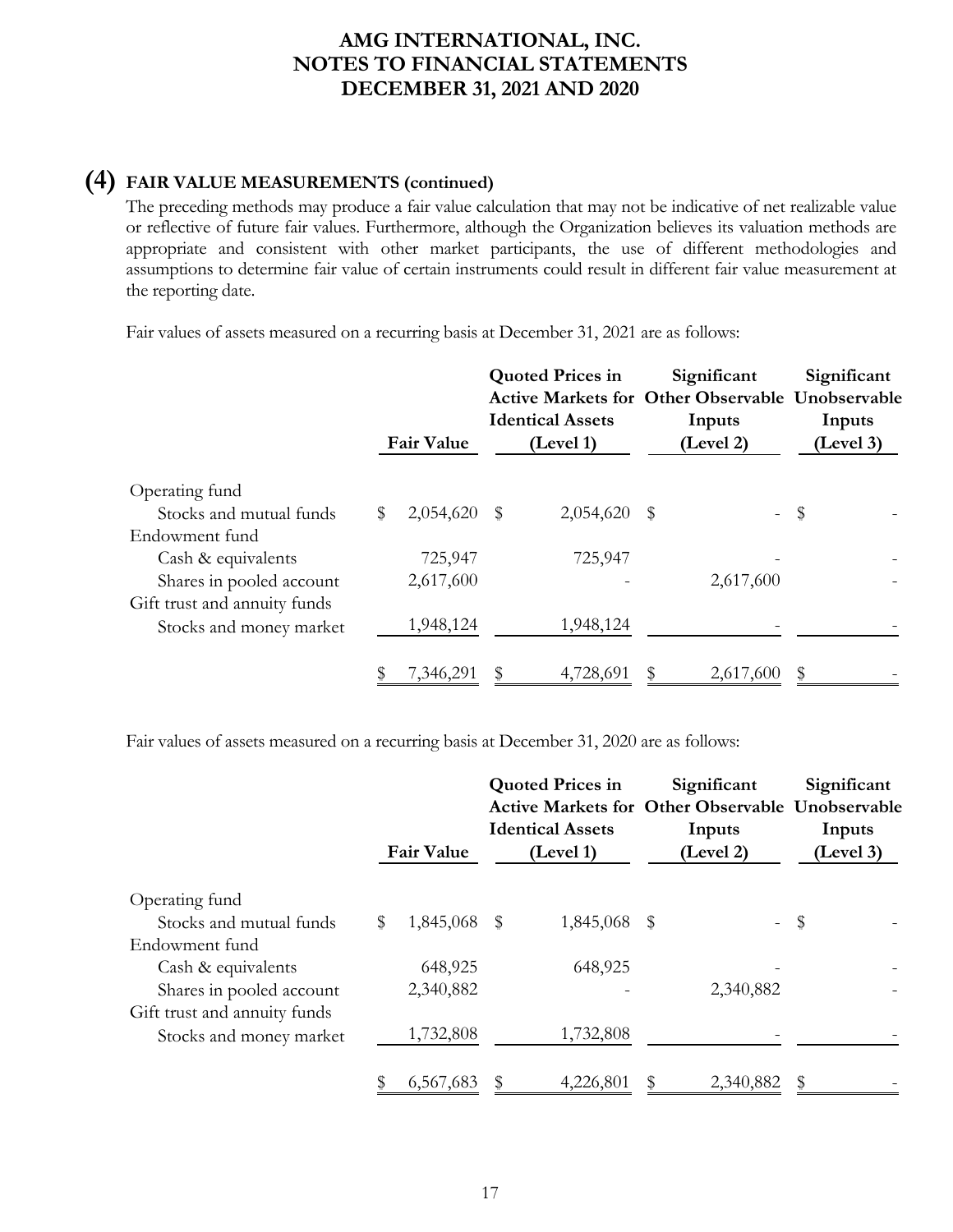## **(5) PROPERTY AND EQUIPMENT**

Property and equipment consists of the following at December 31, 2021 and 2020:

|                               | 2021             | 2020      |
|-------------------------------|------------------|-----------|
| Land                          | \$<br>335,500 \$ | 335,500   |
| Building                      | 992,066          | 992,066   |
| Furniture and equipment       | 327,025          | 449,080   |
| Autos                         | 23,143           | 37,796    |
|                               | 1,677,734        | 1,814,442 |
| Less accumulated depreciation | 1,224,676        | 1,349,799 |
|                               | 453,058          | 464,643   |

Depreciation expense of \$11,585 and \$12,181 was charged to operations for the years ended December 31, 2021 and 2020, respectively.

## **(6) RELATED PARTY**

Notes receivable consists of a promissory note issued by AMG Publishers, Inc. for the purchase of assets. The balance at December 31, 2021 and 2020 was \$1,738,646.

AMG International, Inc. provides office and warehouse space and administrative support and oversight to AMG Publisher's, Inc. For the years ended December 31, 2021 and 2020, AMG International, Inc. allocated and charged AMG Publisher's, Inc. \$105,155 and \$133,555 respectively.

### **(7) INTELLECTUAL PROPERTY**

AMG International, Inc. has obtained the right to Dr. Zodhiates' literary works that are being amortized using the straight-line method over the estimated useful life of 20 years.

|                                       |   | 2021                     |   | 2020                  |
|---------------------------------------|---|--------------------------|---|-----------------------|
| Cost<br>Less accumulated amortization | S | 579,048 \$<br>(376, 381) |   | 579,048<br>(347, 429) |
|                                       |   | 202,667                  | S | 231,619               |

### **(8) BOOKS AND BIBLES**

During 2010, AMG International, Inc. purchased Dr. Zodhiates' printed book inventory of books and Bibles. They were valued at cost of \$25,684 for the year ended December 31, 2020 and were transferred in total to AMG Publishers, Inc. during the year ended December 31, 2021.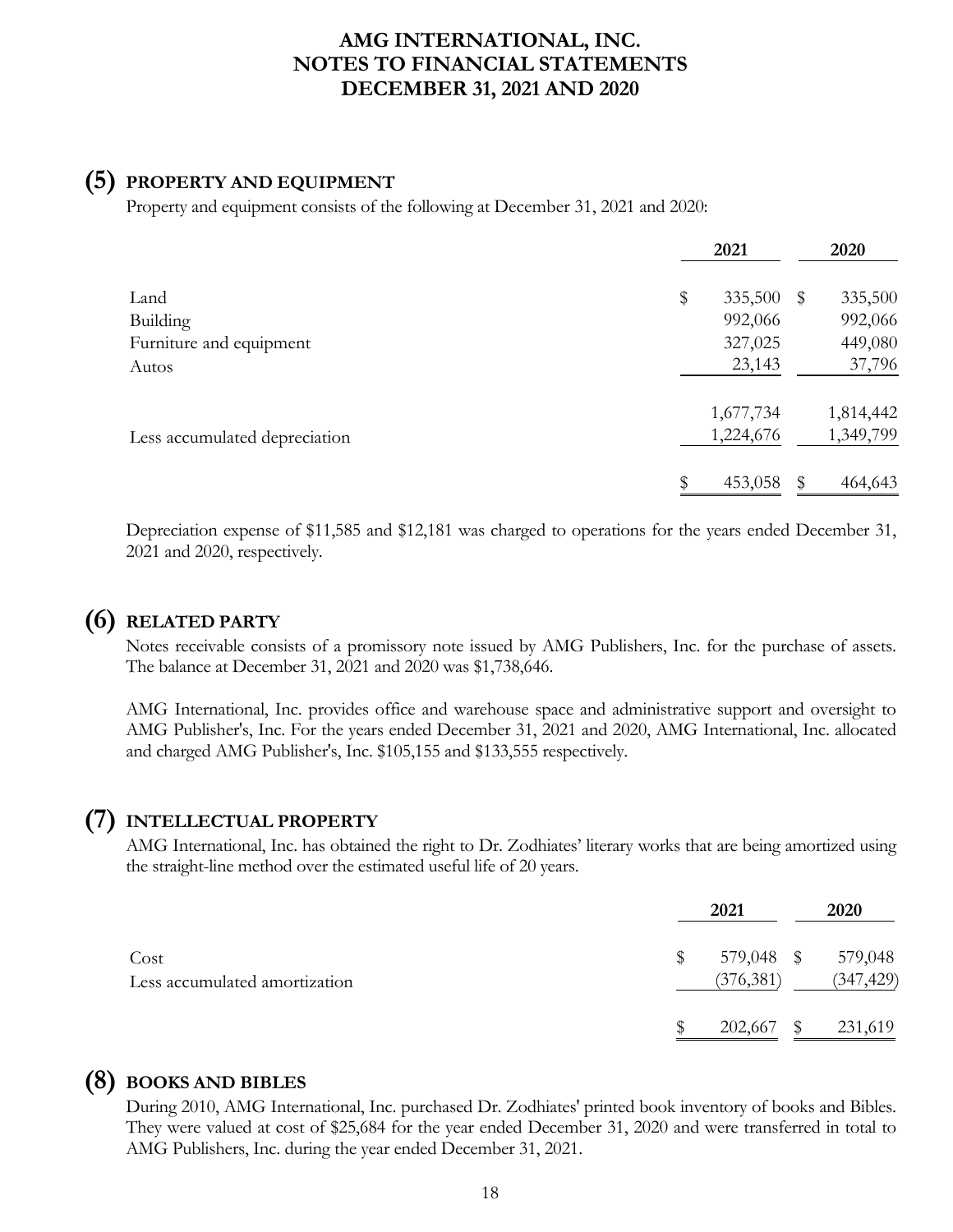## **(9) LINE OF CREDIT**

AMG International, Inc and AMG Publishers, Inc., a wholly owned subsidiary, opened a new joint line of credit not to exceed \$500,000 at any one time for short-term working capital with Pinnacle Bank expiring November 8, 2024. Interest is due monthly, and subject to change based on the bank's index called the "Pinnacle Base Rate" currently computed at 3.25%. For the year ended December 31, 2021 the outstanding loan balance was carried on the books of the wholly owned subsidiary, AMG Publishers, Inc., with an ending balance of \$90,177. There was no outstanding balance on the previous line of credit with Truist Bank as of December 31, 2020 and the account has been closed.

## **(10) NOTE PAYABLE - OTHER**

Note payable to Ted Spriopoulos at 0% interest with no specific repayment terms for the purpose of purchasing the property for The CosmoVision Center in Athens, Greece. The balance at December 31, 2021 and 2020 was \$138,065 .

## **(11) PAYCHECK PROTECTION PROGRAM**

On April 17, 2020, the Organization was granted a loan from BB&T Bank in the amount of \$277,470, pursuant to the Paycheck Protection Program of the CARES Act, which was enacted March 27, 2020. This balance is included in long-term liabilities on the accompanying balance sheet for the year ended December 31, 2020. The Organization used the funds on qualified expenses as authorized by Section 1106 of the CARES Act. The entire amount was forgiven by the Small Business Administration on March 1, 2021. This balance is included as revenue in the statement of activities for the year ended December 31, 2021.

### **(12) NOTE PAYABLE GENEROSITY TRUST**

The Organization has a note payable to The Generosity Trust related to investments held with the Trust. The note payable at December 31 consists of the following:

|                                                                                                                        | 2021 |                          | 2020   |
|------------------------------------------------------------------------------------------------------------------------|------|--------------------------|--------|
| Note payable to The Generosity Trust, due September 15,<br>2021, payable in annual installments of \$79,203, including |      |                          |        |
| interest at $4\%$                                                                                                      |      | $- S$                    | 76,693 |
| Less current portion                                                                                                   |      |                          | 76,693 |
|                                                                                                                        |      | $\overline{\phantom{0}}$ |        |

There are no future maturities of the note payable.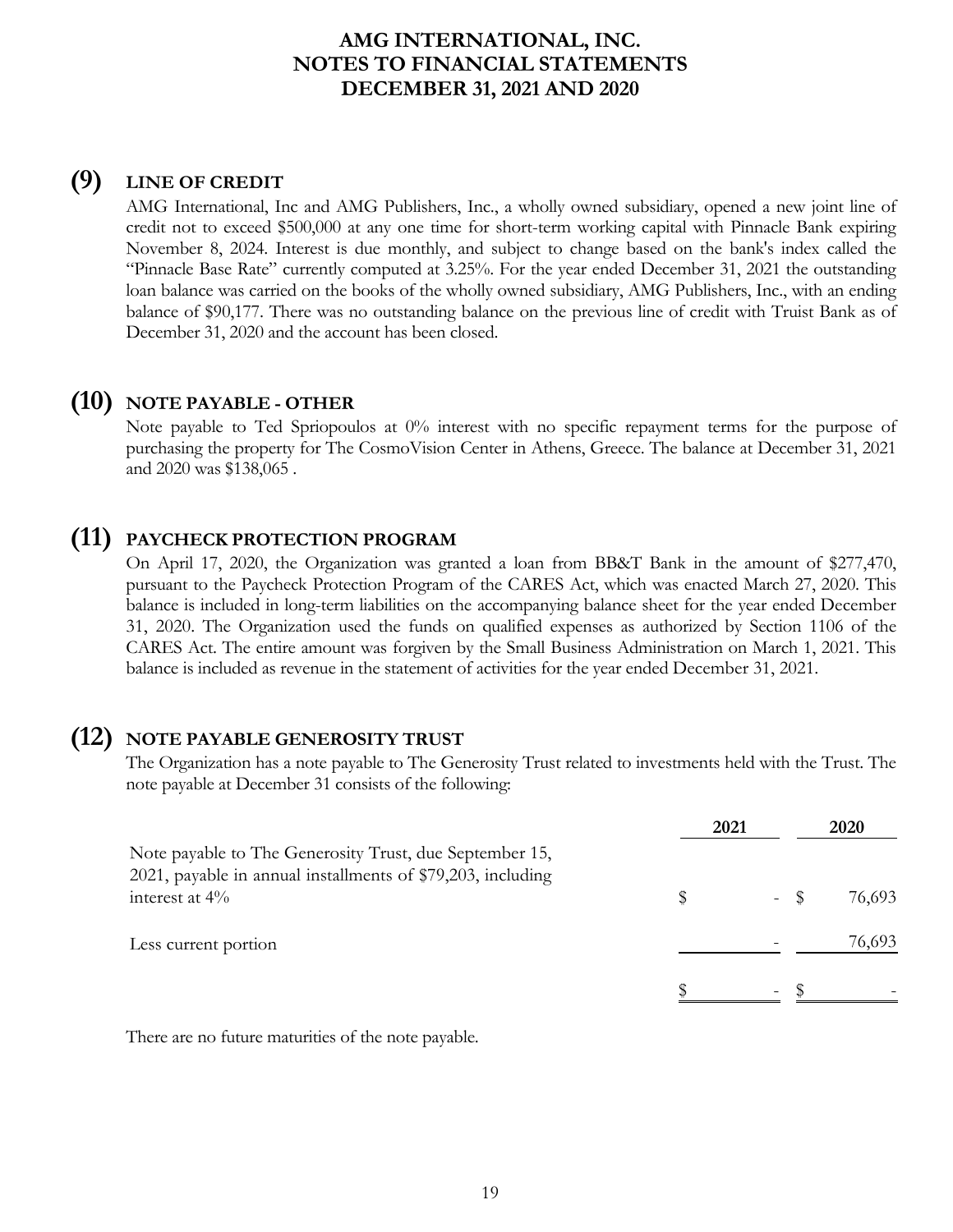## **(13) SPLIT INTEREST AGREEMENTS**

Split interest gift agreements consist primarily of gift trusts and charitable gift annuities for which AMG International, Inc. is the remainder beneficiary. Assets held in these trusts are included in investments and recorded at their fair value when received. The value of split interest assets included in the investments at December 31, 2021 and 2020 were \$1,948,124 and \$1,732,808, respectively. Contribution revenues are recognized at the dates the trusts are established net of the liabilities for the present value of the estimated future payments to be made to the donors and/or other beneficiaries. The liabilities are adjusted during the term of the agreements for changes in the value of the assets, accretion of the discount and other changes in the estimates of future benefits. Discount rates range from 2.4% to 17.0%. The liability for the present value of deferred gifts of \$550,819 and \$519,943 at December 31, 2021 and 2020, respectively, is based upon actuarial estimates and assumptions regarding the duration of the agreements and the rates to discount the liability. Circumstances affecting these assumptions can change the estimate of this liability in future periods.

## **(14) NET ASSETS**

Net assets with donor restrictions are as follows for the years ended December 31, 2021 and 2020:

|                                                          | 2021           | 2020                              |
|----------------------------------------------------------|----------------|-----------------------------------|
| Project restricted operating fund<br>Term endowment fund | 2,228,085      | 956,922 \$ 1,046,988<br>2,059,760 |
|                                                          | $3,185,007$ \$ | 3,106,748                         |

Net assets without donor restrictions are as follows for the years ended December 31, 2021 and 2020:

|                            | 2021                        | 2020      |
|----------------------------|-----------------------------|-----------|
| Undesignated               | $$10,643,850$ \\$           | 8,322,760 |
| Endowment board designated | 1,115,462                   | 1,006,740 |
| Other board designated     | 1,431,105                   | 1,264,303 |
|                            | $$13,190,417$ $$10,593,803$ |           |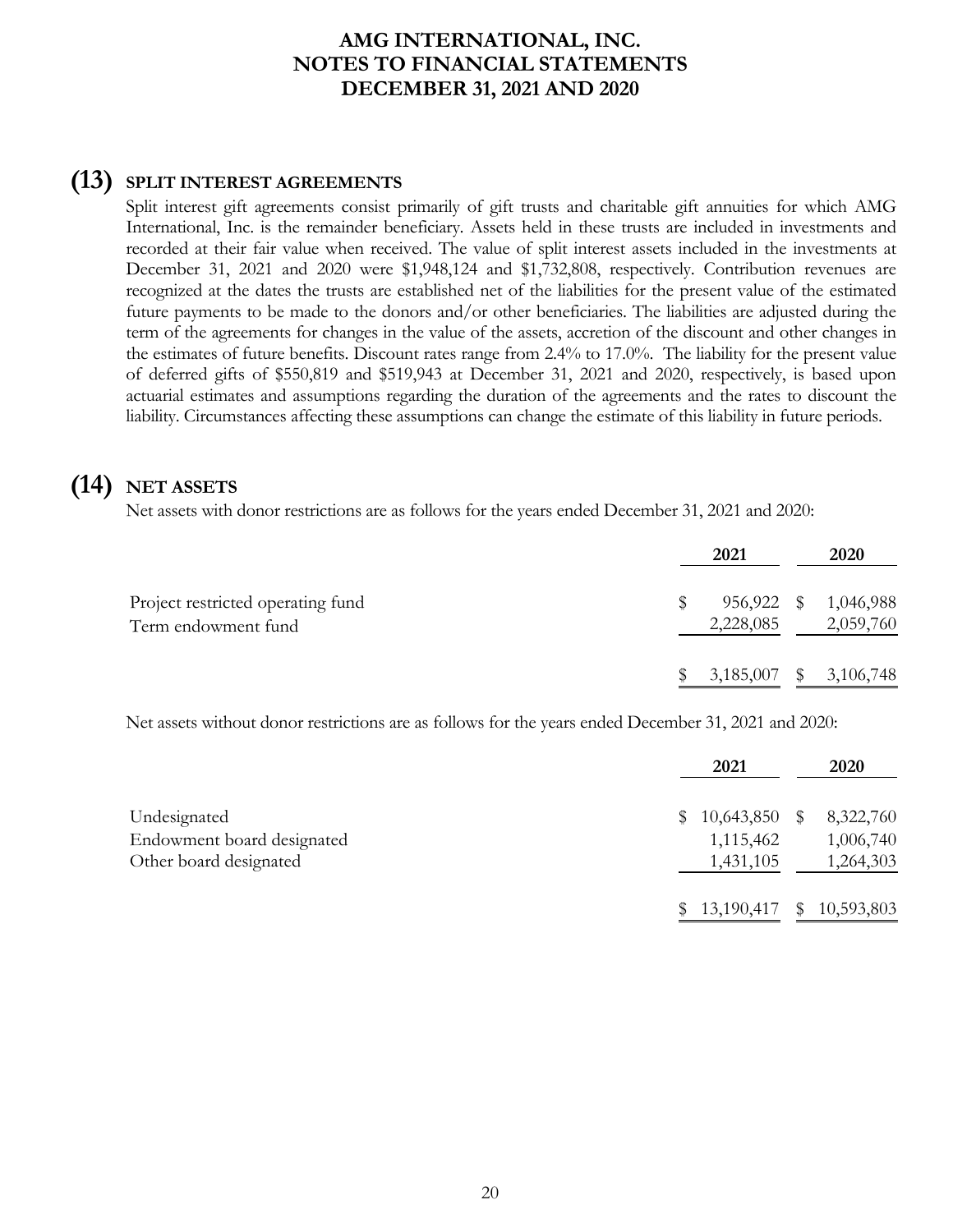## **(15) LEASES**

The Organization leases office equipment for 48-63 month terms. Monthly payments range from \$386-\$1,877 per month through February 2027. Included in expense is \$12,077 relative to these leases. As of December 31, 2021 future minimum lease payments are as follows:

| Year ending December 31, 2022 |      | \$ | 30,847  |
|-------------------------------|------|----|---------|
|                               | 2023 |    | 28,082  |
|                               | 2024 |    | 24,897  |
|                               | 2025 |    | 24,898  |
|                               | 2026 |    | 20,647  |
|                               | 2027 |    | 1,877   |
|                               |      |    | 131,248 |

### **(16) RETIREMENT PLAN**

The Organization has adopted two separate retirement plans: a 401(k) and a profit-sharing plan. The Organization will match employee  $401(k)$  contributions up to  $4\%$ . Employees are automatically enrolled in the program at date of hire at 4% contribution level unless the employee specifies a different amount or elects out of the program. The Organization will also make an annual contribution of up to 5% of employee compensation up to \$4,000 after the eligibility requirements are met for the profit-sharing plan. Requirements are completing 1000 hours of employment and if hired before June 30, employee will be placed in the profitsharing plan beginning in January of the next year. If an employee is hired July 1 or after, the employee will be placed in the profit-sharing plan the following January of the next year. Expenses under the above-described plans totaled \$40,197 and \$66,567 for the years ended December 31, 2021 and 2020, respectively.

## **(17) ENDOWMENT FUNDS**

The Organization's endowment consists of several individual funds established for a variety of purposes. Its endowment includes both donor-restricted endowment funds and funds designated by the Board of Trustees to function as endowments. As required by GAAP, net assets associated with endowment funds, including funds designated by the Board of Trustees to function as endowments, are classified and reported based on the existence or absence of donor-imposed restrictions.

AMG International, Inc. is subject to the State Prudent Management of Institutional Funds Act (SPMIFA) and, thus, classifies amounts in its donor-restricted endowment funds as net assets with donor restrictions because those net assets are time restricted until the Board of Trustees appropriates such amounts for expenditure. Most of those net assets also are subject to purpose restrictions that must be met before reclassifying those net assets to net assets without donor restrictions. The Board of Directors of AMG International, Inc. has interpreted SPMIFA as not requiring the maintenance of purchasing power of the original gift amount contributed to an endowment fund, unless a donor stipulated the contrary. As a result of this interpretation, when reviewing its donor-restricted endowment funds, the Organization considers a fund to be underwater if the fair value of the fund is less than the sum of (a) the original value of initial and subsequent gift amounts donated to the fund and (b) any accumulations to the fund that are required to be maintained in perpetuity in accordance with the direction of the applicable donor gift instrument. AMG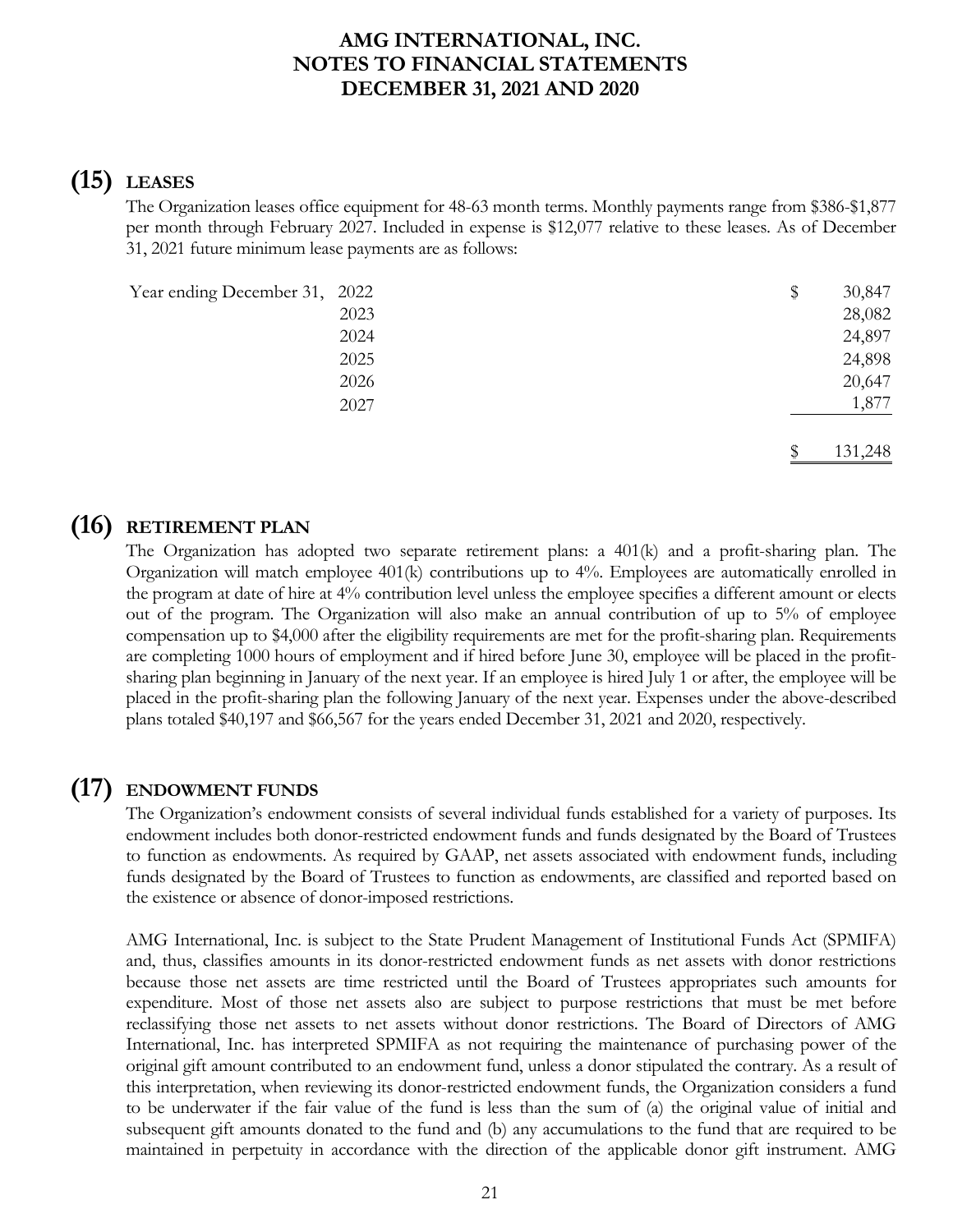## **(17) ENDOWMENT FUNDS (continued)**

International, Inc. has interpreted SPMIFA to permit spending from underwater funds in accordance with the prudent measures required under the law. Additionally, in accordance with SPMIFA, the Organization considers the following factors in making a determination to appropriate or accumulate donor-restricted endowment funds:

- 1. The duration and preservation of the fund
- 2. The purposes of the organization and the donor-restricted endowment fund
- 3. General economic conditions
- 4. The possible effect of inflation and deflation
- 5. The expected total return from income and the appreciation of investments
- 6. Other resources of the organization
- 7. The investment policies of AMG International, Inc.

Endowment net asset composition by type of fund as of December 31, 2021 is as follows:

|                                                                      |   | Without             |                     |                  |
|----------------------------------------------------------------------|---|---------------------|---------------------|------------------|
|                                                                      |   | Donor               | With Donor          |                  |
|                                                                      |   | <b>Restrictions</b> | <b>Restrictions</b> | Total            |
| Board designated endowment funds<br>Donor-restricted endowment funds | S | $1,115,462$ \$      |                     | $-$ \$ 1,115,462 |
| Term endowment                                                       |   |                     | 2,228,085           | 2,228,085        |
|                                                                      |   | 1,115,462           | 2,228,085           | 3, 343, 547      |

Change in endowment net assets as of December 31, 2021 is as follows:

|                                         |       | Without             |   |                     |             |
|-----------------------------------------|-------|---------------------|---|---------------------|-------------|
|                                         | Donor |                     |   | With Donor          |             |
|                                         |       | <b>Restrictions</b> |   | <b>Restrictions</b> | Total       |
| Endowment net assets, beginning of year | \$    | 1,006,740           | Y | 2,059,760           | 3,066,500   |
| Investment return, net                  |       | 108,722             |   | 246,474             | 355,196     |
| Amounts appropriated for expenditure    |       |                     |   | (78,149)            | (78, 149)   |
| Endowment net assets, end of year       |       | 1,115,462           |   | 2,228,085           | 3, 343, 547 |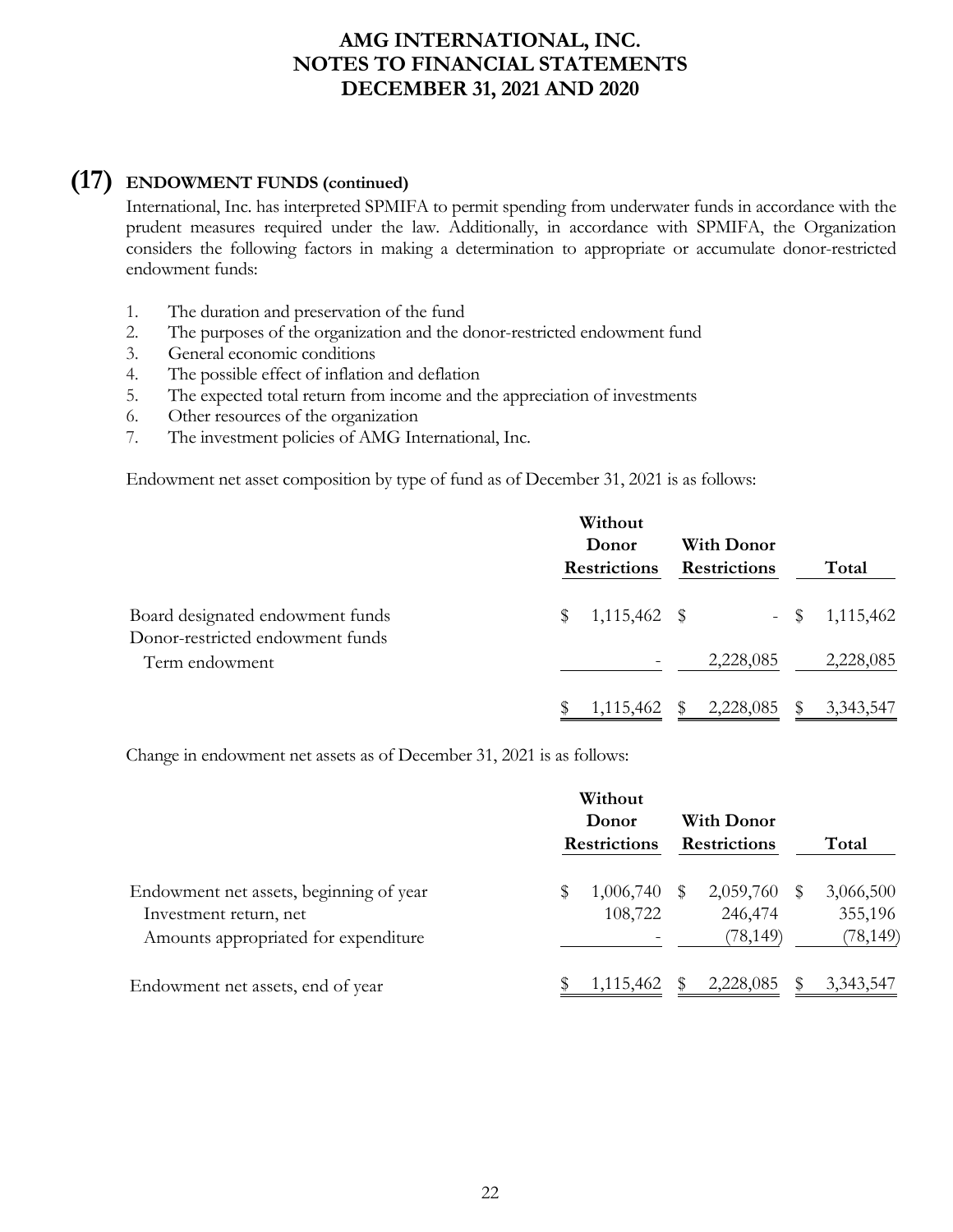## **(17) ENDOWMENT FUNDS (continued)**

Endowment net asset composition by type of fund as of December 31, 2020 is as follows:

|                                                                      | Without<br><b>Restrictions</b> |                | With Donor<br><b>Restrictions</b> |           | Total  |           |
|----------------------------------------------------------------------|--------------------------------|----------------|-----------------------------------|-----------|--------|-----------|
| Board designated endowment funds<br>Donor-restricted endowment funds | S                              | $1,006,740$ \$ |                                   |           | $-$ \$ | 1,006,740 |
| Term endowment                                                       |                                |                |                                   | 2,059,760 |        | 2,059,760 |
|                                                                      |                                | 1,006,740      | S                                 | 2,059,760 |        | 3,066,500 |

Change in endowment net assets as of December 31, 2020 is as follows:

|                                         |       | Without             |   |                     |      |           |
|-----------------------------------------|-------|---------------------|---|---------------------|------|-----------|
|                                         | Donor |                     |   | With Donor          |      |           |
|                                         |       | <b>Restrictions</b> |   | <b>Restrictions</b> |      | Total     |
| Endowment net assets, beginning of year | \$    | 928,385             | S | 1,113,136           | - 56 | 2,041,521 |
| Investment return, net                  |       | 73,355              |   | 106,409             |      | 179,764   |
| Contributions                           |       | 5,000               |   | 894,304             |      | 899,304   |
| Amounts appropriated for expenditure    |       |                     |   | (54,089)            |      | (54,089)  |
| Endowment net assets, end of year       |       | 1,006,740           |   | 2,059,760           |      | 3,066,500 |

### **Return Objectives and Risk Parameters**

The Endowment Funds are invested in a Ministry Endowment fund at Generosity Trust. The Organization has adopted the investment policies of the Ministry Endowed Portfolio of The Generosity Trust. The asset mix is 60% equity and 40% bonds and cash. The assets are invested in an attempt to provide a predictable stream of funding to programs supported by its endowment funds while also maintaining the purchasing power of the endowment assets. The performance of the total equity portfolio will be compared with the Standard & Poor's 500 Index and a customized index, which will be 80% Wilshire 5000 Index and 20% E.A.F.E Index. Given the additional risks accepted in the managed funds, they are expected to earn a minimum of 150 basis points in excess of their respective benchmarks over a three- to five-year time frame. Endowment assets include those assets of donor-restricted funds that the organization must hold in perpetuity or for a donor-specified period(s) as well as board-designated funds. Under this policy, as approved by the Board of Directors, the endowment assets are invested in a manner that is intended to produce results that exceed the price and yield results of the S&P 500 index while assuming a moderate level of investment risk. Actual returns in any given year may vary.